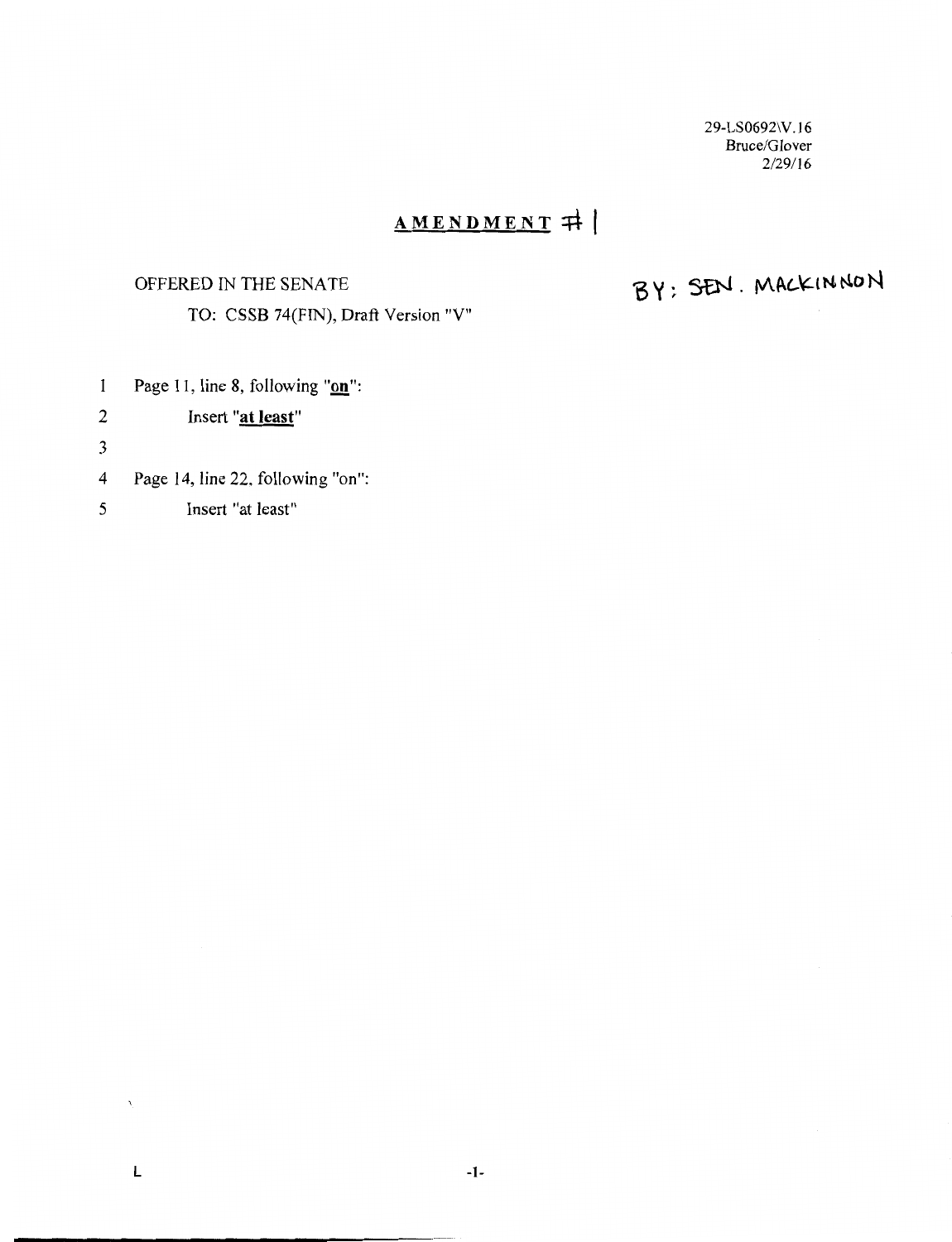29-LS0692\V.46 Glover 3/2/16

## AMENDMENT #2

#### OFFERED IN THE SENATE

BY: SEN. MACKINNON

TO: CSSB 74(FIN), Draft Version "V"

- Page 13, line 4:  $\mathbf{1}$
- 2 Delete "under the program"

### 3 Insert "provided to recipients of medical assistance"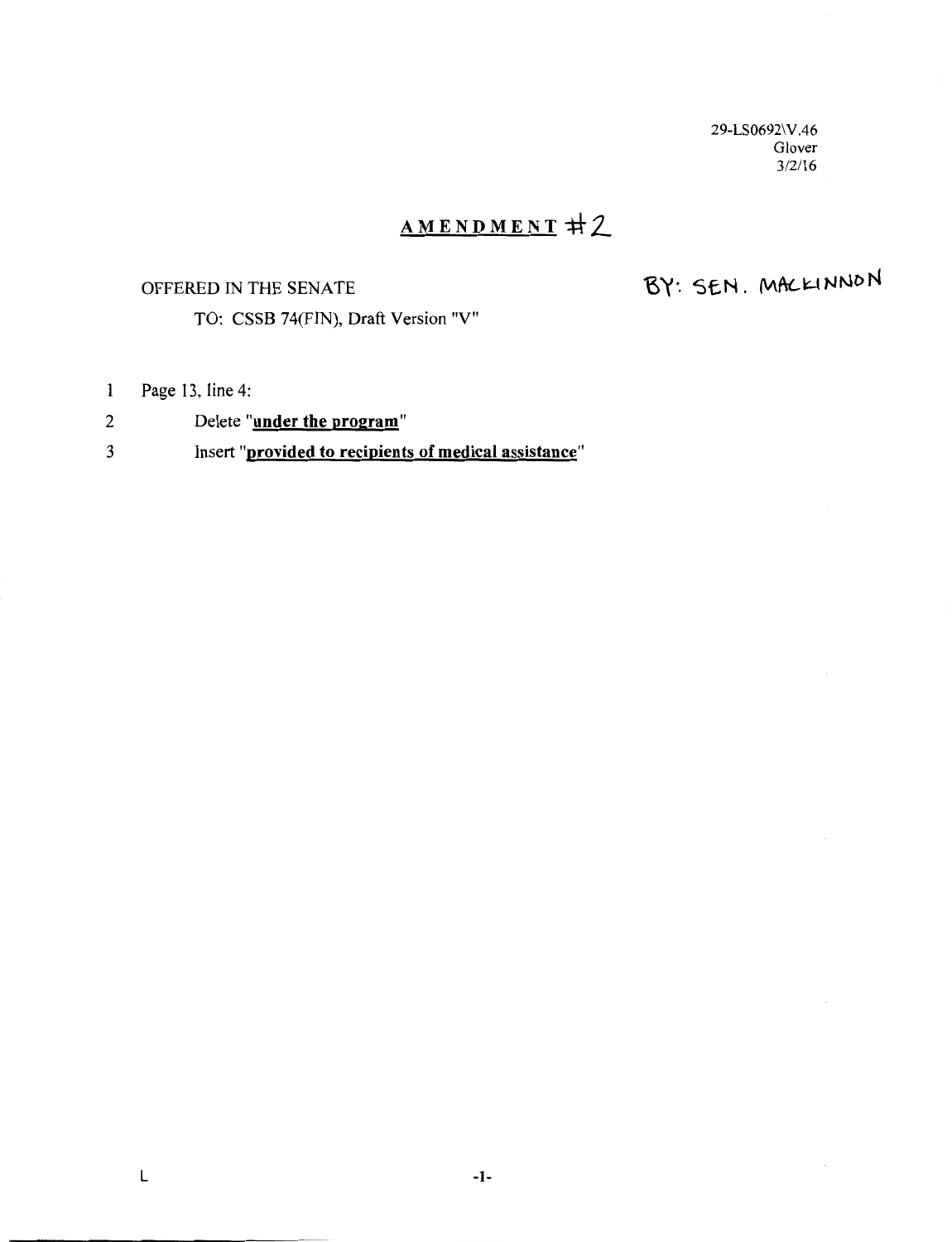29-LS0692\V. l 7 Glover 2/29/16

## AMENDMENT #3

## OFFERED IN THE SENATE

BY: SEN. MACKINNON

TO: CSSB 74(FIN), Draft Version "V"

Page 17, lines 14- 15:  $\mathbf{1}$ 

2 Delete "An enrolled medical assistance provider shall conduct at least one annual 3 review or audit of all claims submitted to the department for reimbursement and, if'

4 Insert "Unless a provider is being audited under AS 47.05.200(a), an enrolled medical 5 assistance provider shall conduct a biennial review or audit of a statistically valid sample of 6 claims submitted to the department for reimbursement. If'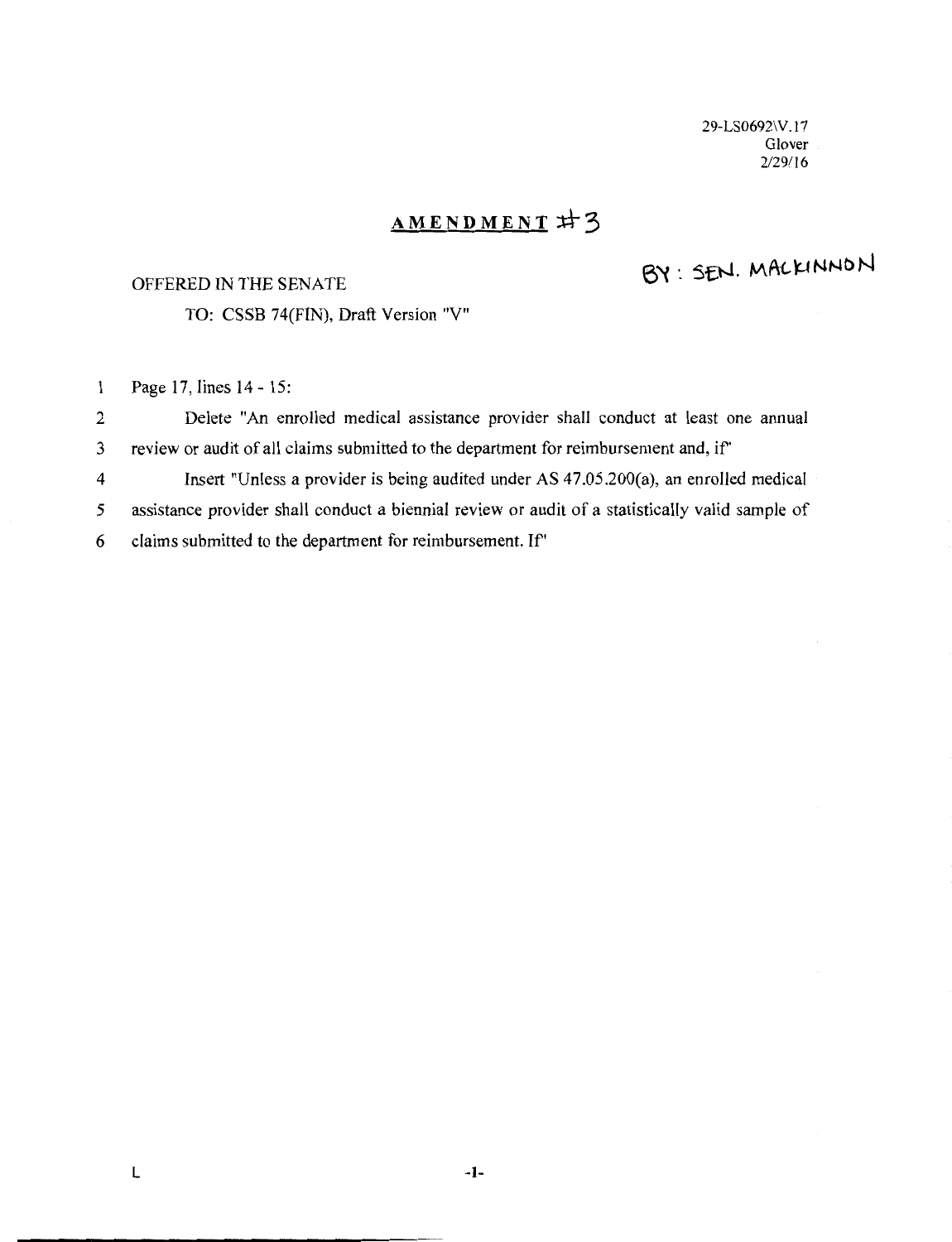29-LS0692\V.8 Glover 2/26/16

## AMENDMENT #나

### OFFERED IN THE SENATE

BY: SEN. MACKINNON

- Page 20, line 5, following "include":  $\,1$
- 2 Insert "one or more of the following:"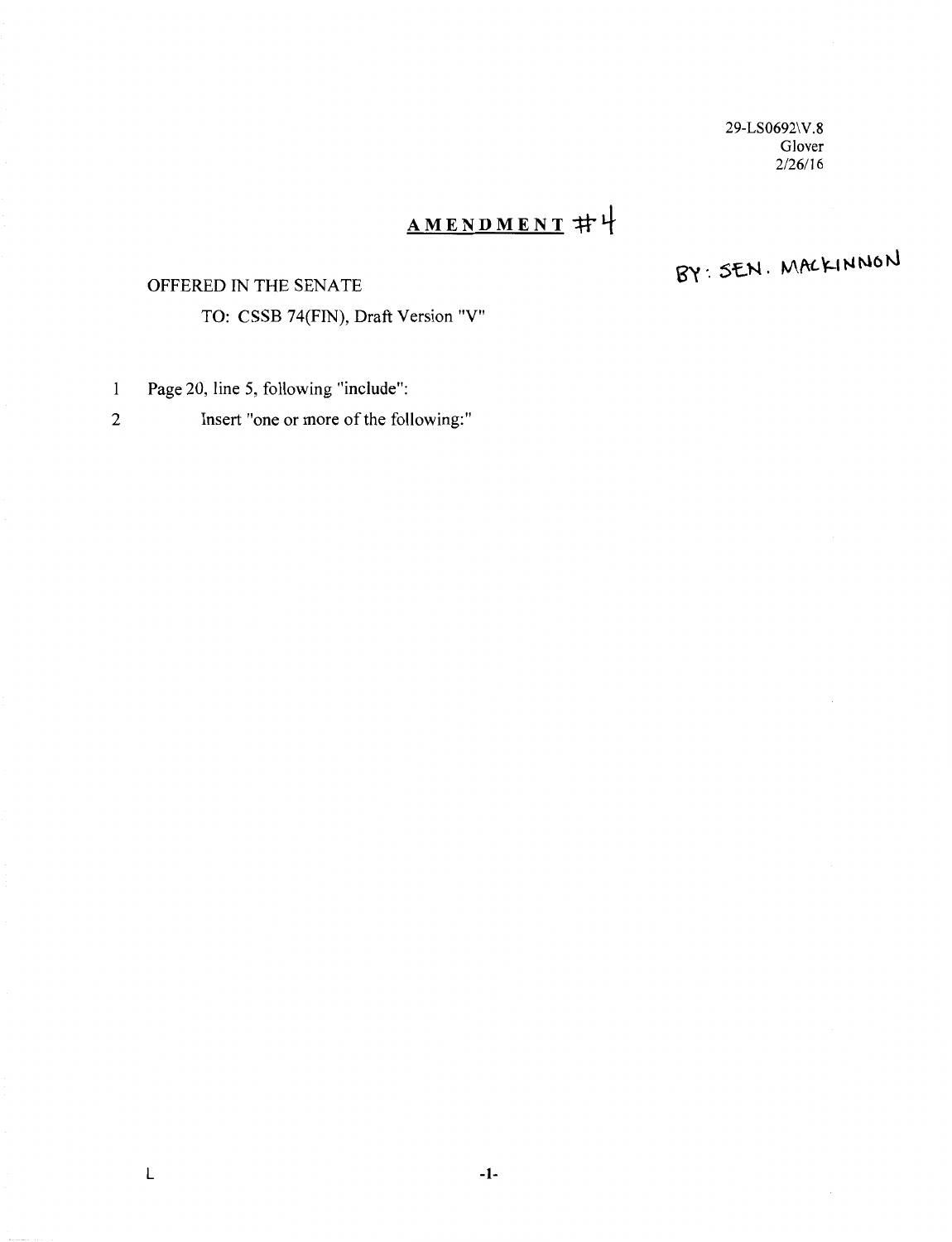29-LS0692\V. I 8 Glover 2/29/16

## **AMENDMENT :ff-5**

## OFFERED IN THE SENATE

TO: CSSB 74(FIN), Draft Version "V"

# BY: SEN. MACKINNON

- Page 20, line 19, following "models":  $\mathbf{1}$
- 2 Insert "supported by evidence-based practices"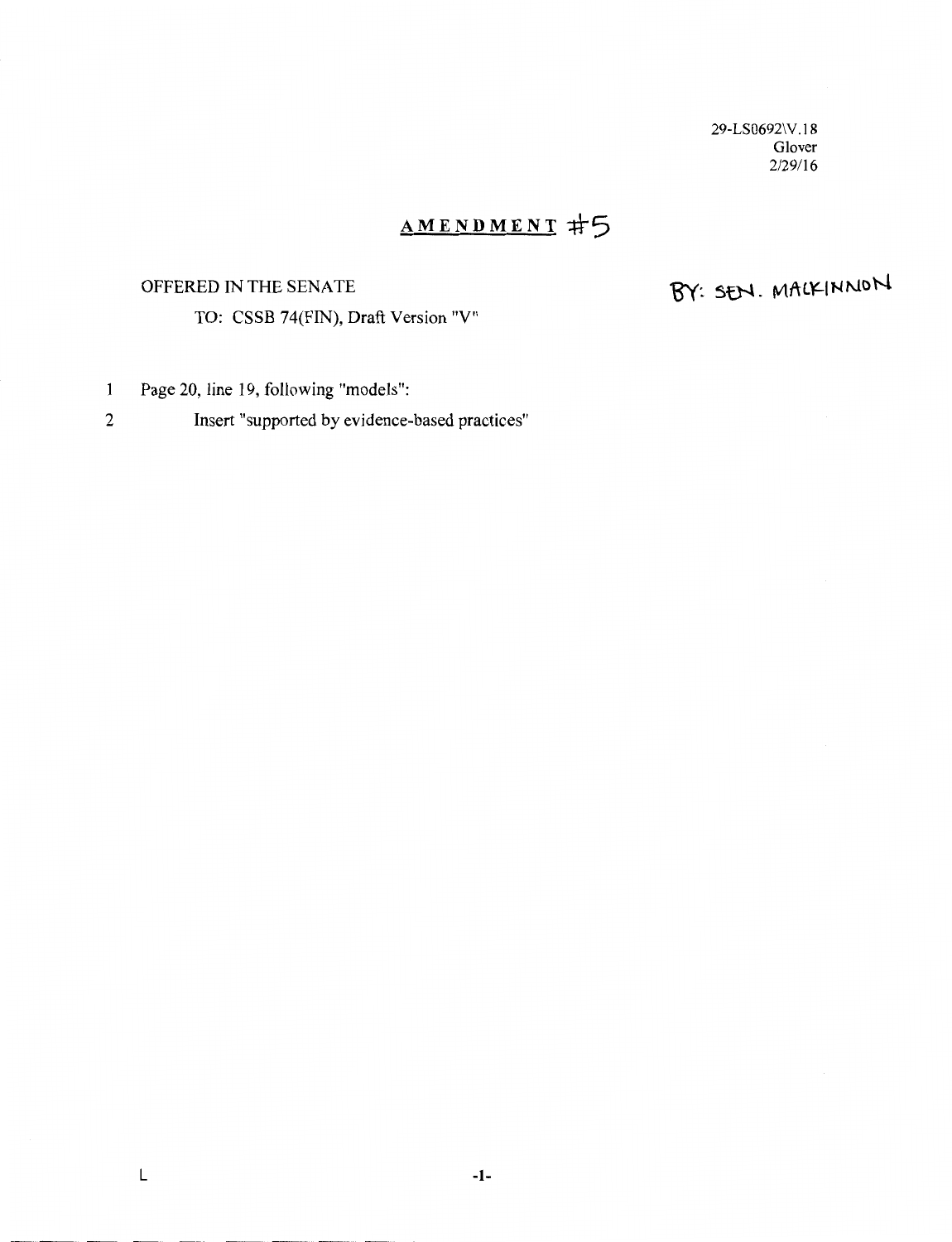29-LS0692\V.20 Glover 2/29/16

## **AMENDMENT** *\*\p*

#### OFFERED IN THE SENATE

BY: SEN. MACKINNON

TO: CSSB 74(FIN), Draft Version "V"

1 2 3 4 5 6 7 8 9 10 11 12 13 14 15 Page 21, line 10: Delete "October" Insert "November" Page 27, line 18: Delete "June 30, 2019" Insert "November 15, 2019" Page 27, line 20: Delete "June 30" Insert "November 15" Page 28, line 17: Delete "October" Insert "November"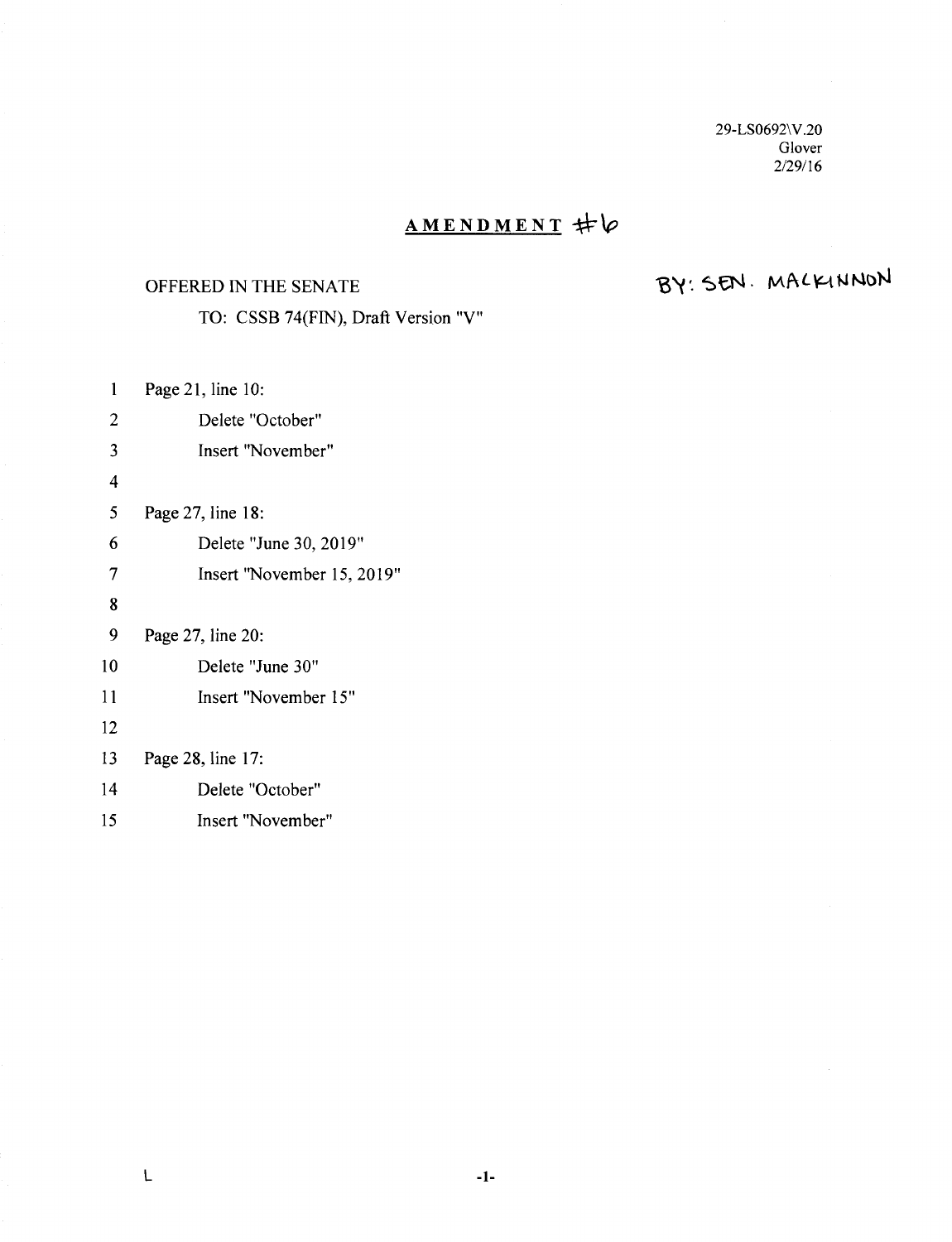29-LS0692\ V.9 Nauman/Glover 2/26/16

## AMENDMENT #7

## OFFERED IN THE SENATE

TO: CSSB 74(FIN), Draft Version "V"

# BY: SEN. MACKINNON

1 Page 22, line 8:

- 2 Delete "average"
- 3

#### 4 Page 22, line 9:

- 5 Delete "each"
- 6 Insert "the average"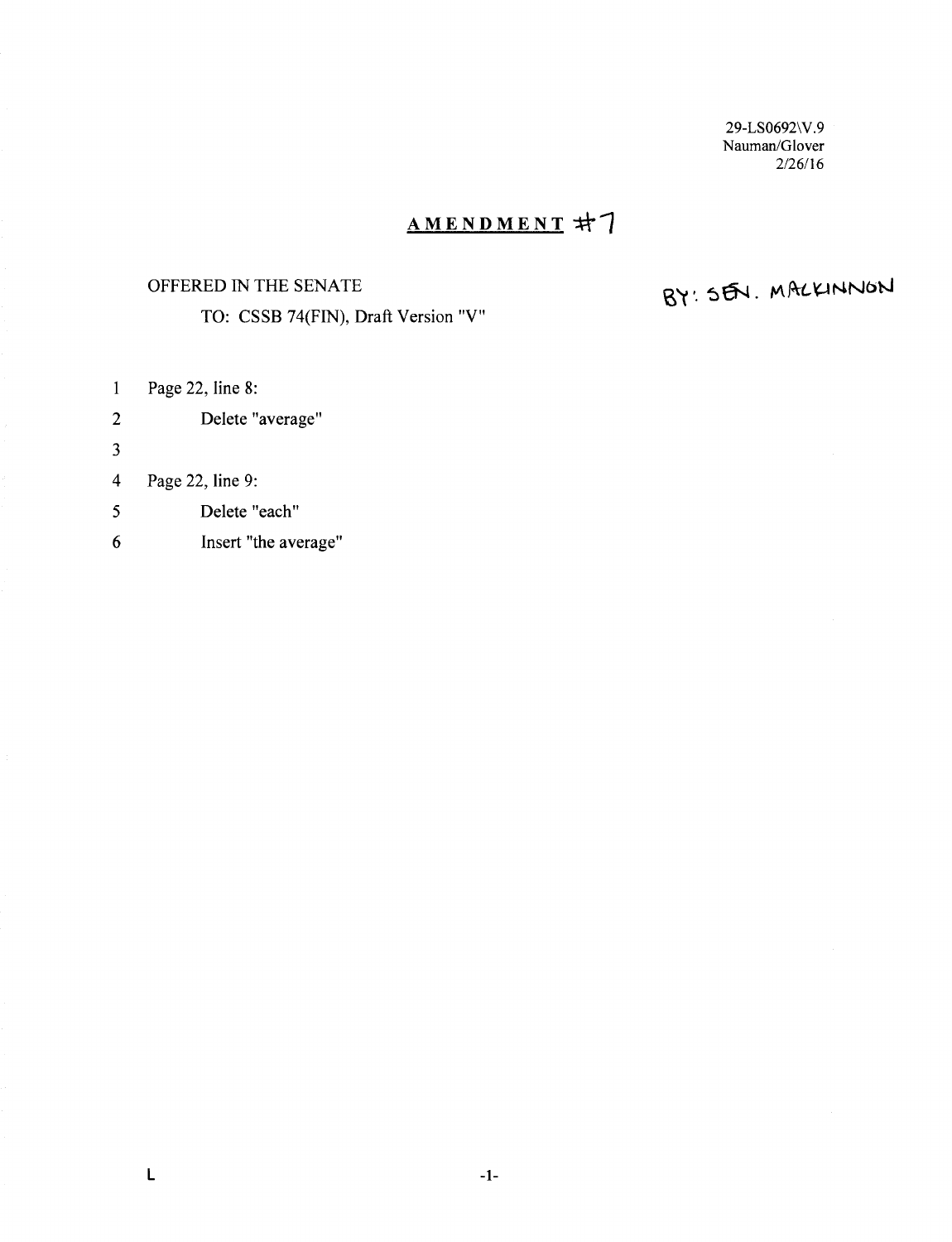29-LS0692\V.35 Nauman/Glover  $3/1/16$ 

## **AMENDMENT +f" 5J**

### OFFERED IN THE SENATE

BY: SEN. MACKINNON

- 1 Page 22, line 26, following **"of':**
- 2 Insert **"appropriate"**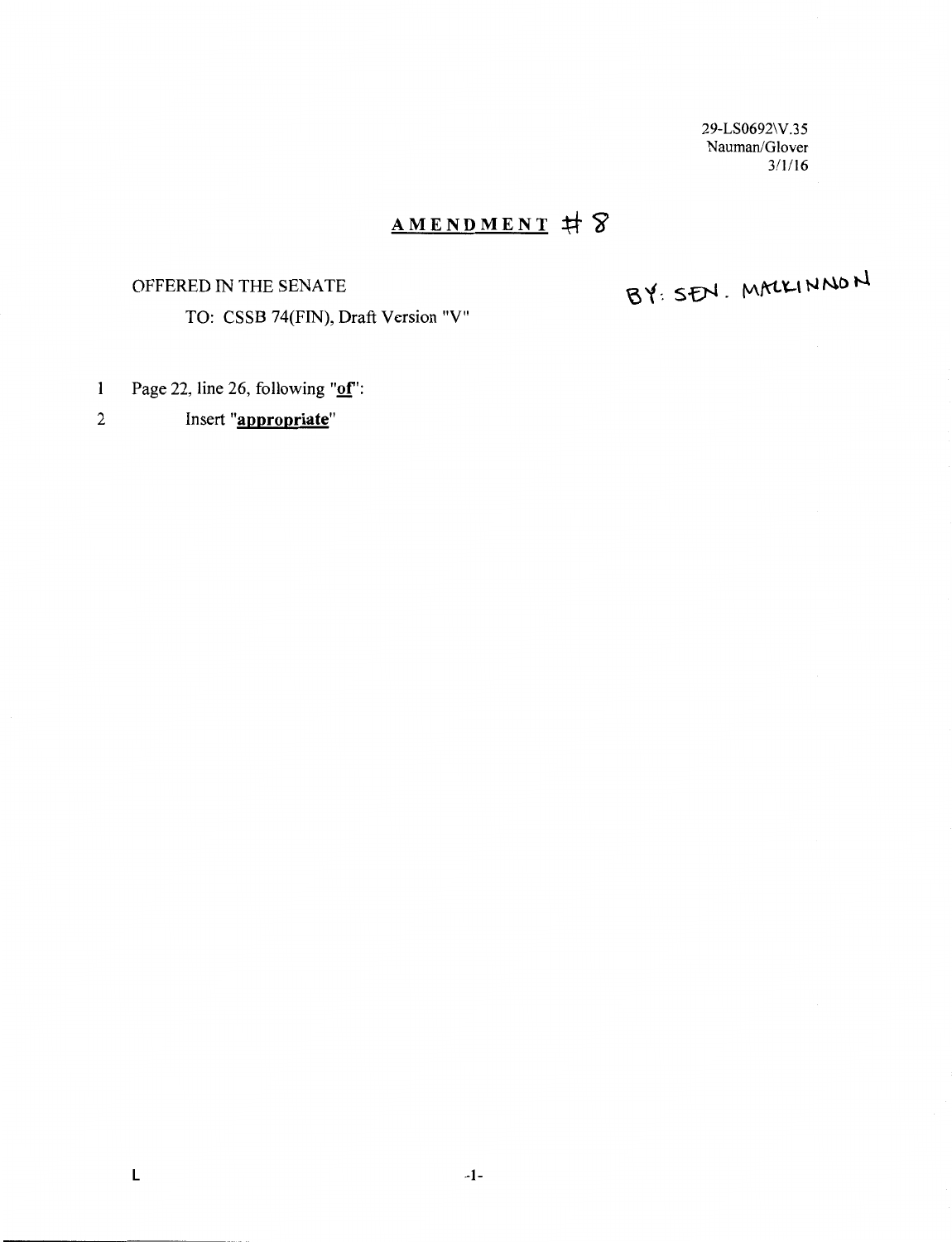29-LS0692\V.19 Glover 2/29116

## AMENDMENT #9

## OFFERED IN THE SENATE

BY: SEN. MACKINNON

TO: CSSB 74(FIN), Draft Version "V"

- 1 Page 23, line 1, following "subsection":
- 2 Insert", except that the department may exempt recipients with chronic, acute, or

## 3 terminal medical conditions from the requirement under this paragraph"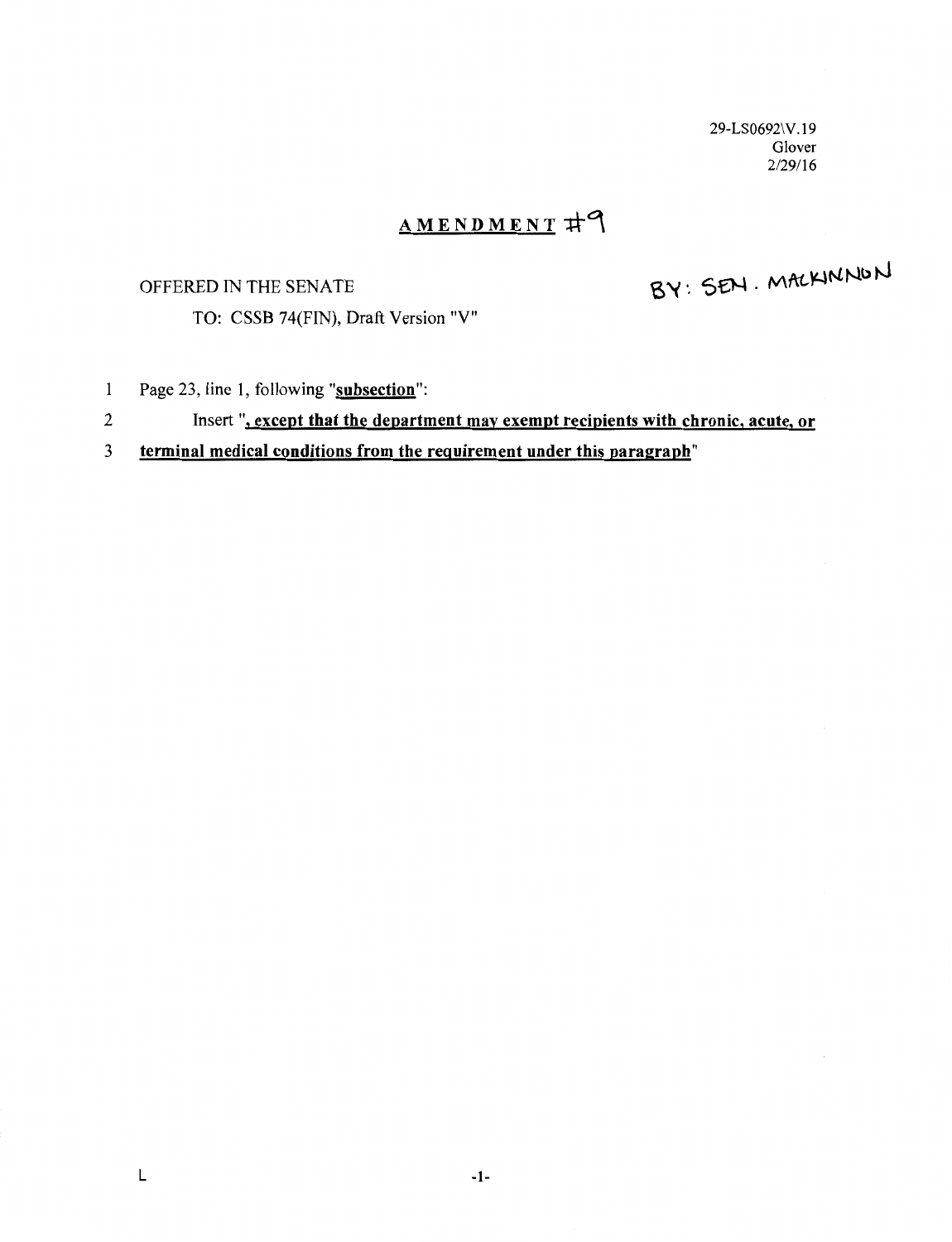29-LS0692\V. l l Glover  $2/26/16$ 

## AMENDMENT # 10

## OFFERED IN THE SENATE

TO: CSSB 74(FIN), Draft Version "V"

# BY: SEN. MALKINNON

| $\mathbf{1}$   | Page 25, line 22:                                                             |
|----------------|-------------------------------------------------------------------------------|
| 2              | Delete "projects"                                                             |
| 3              | Insert "at least one project"                                                 |
| 4              | Following "may":                                                              |
| 5              | Insert "annually request proposals for additional projects under this section |
| 6              | thereafter. The department may"                                               |
| $\overline{7}$ |                                                                               |
| 8              | Page 25, line 23, following "AS 36.30.308":                                   |
| 9              | Insert "to award a contract for a project under this section"                 |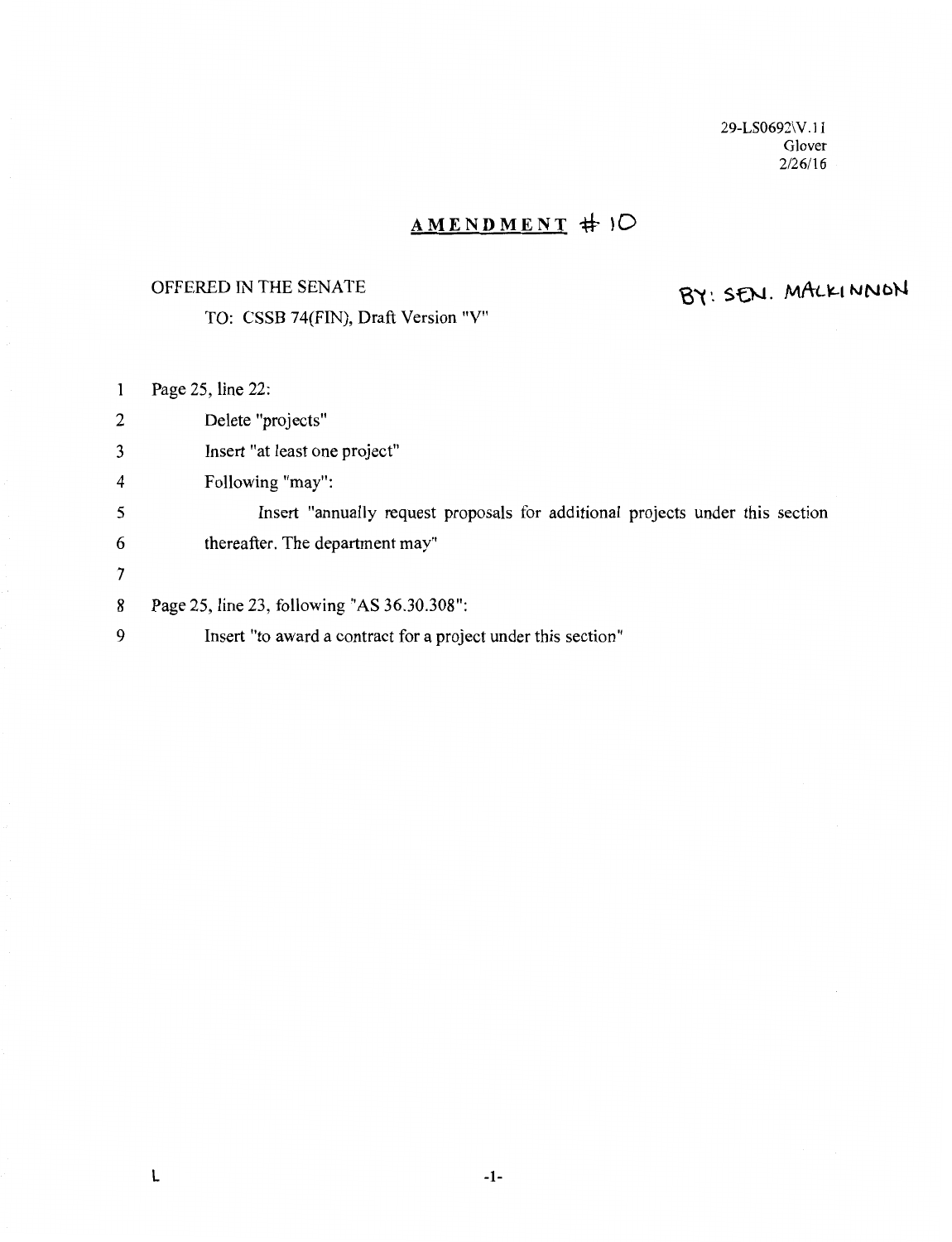29-LS0692\V.41 Glover  $3/2/16$ 

## $AMENDMENT+1$

#### OFFERED IN THE SENATE

TO: CSSB 74(FIN), Draft Version "V"

## BY: SEN. MACKINNON

1 Page 27, line 29:

2 Delete "identify"

#### 3 Insert "include the following information:"

4

5 Page 28, lines 14 - 15:

6 Delete all material and insert:

7 "(8) the most recent payment error rate measurement report for the 8 medical assistance program, including fee for service programs and pilot or 9 demonstration projects; the report must also explain the reasons for the payment errors 10 and the total amount of state and federal funds paid in error during the reporting period 11 and not recovered by the department at the time of the report;"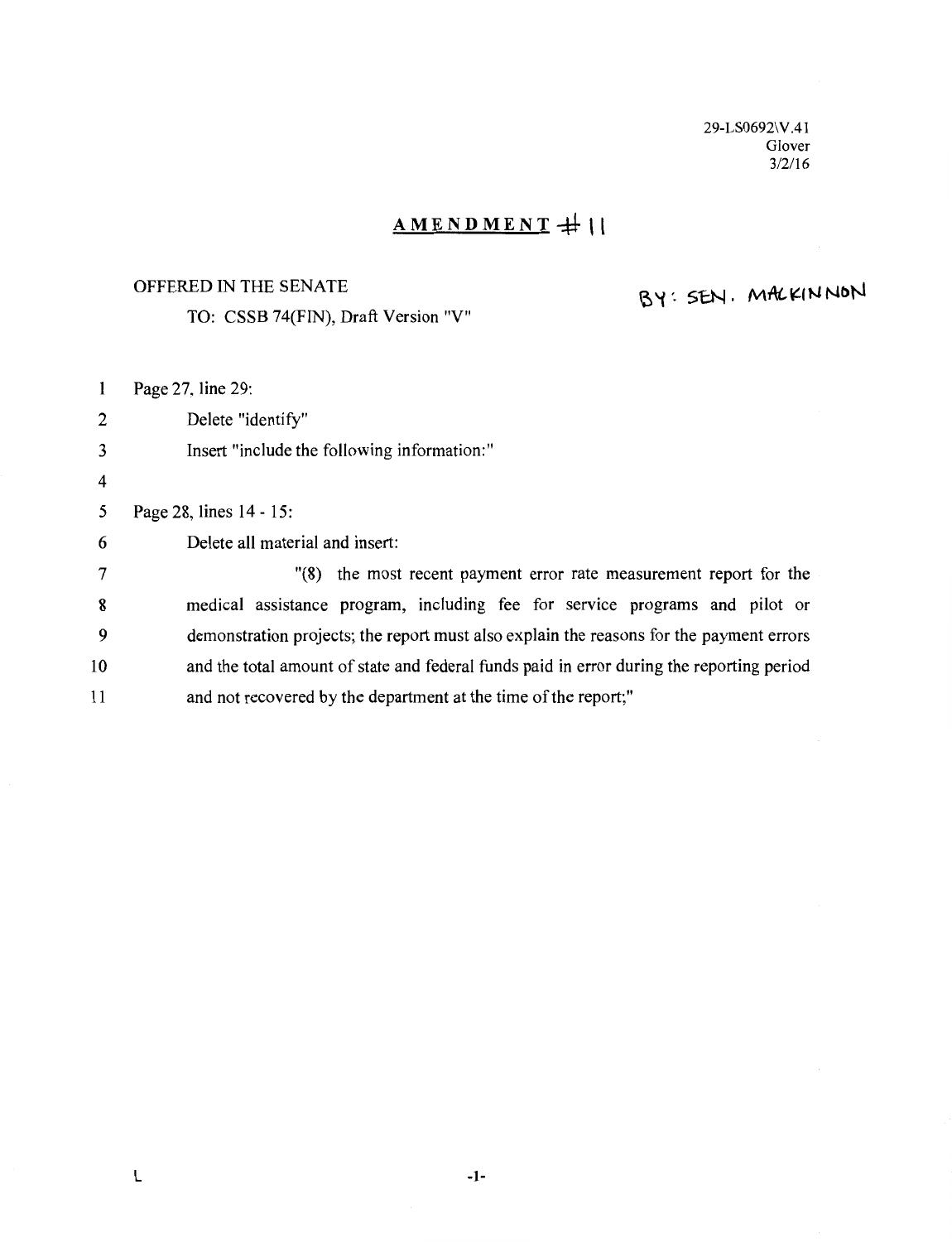29-LS0692\V.26 Glover 2/29/16

## $AMENDMENT$   $\#$ 12

#### OFFERED IN THE SENATE

# BY: SEN. MACKINNON

TO: CSSB 74(FIN), Draft Version "V"

- 1 Page 28, line 22:
- 2 Delete "[COMMUNITY]"
- 3 Insert "community"
- 4

 $\mathbf{r}$ 

#### 5 Page 28, line 30:

- 6 Delete "[COMMUNITY]"
- 7 Insert "community"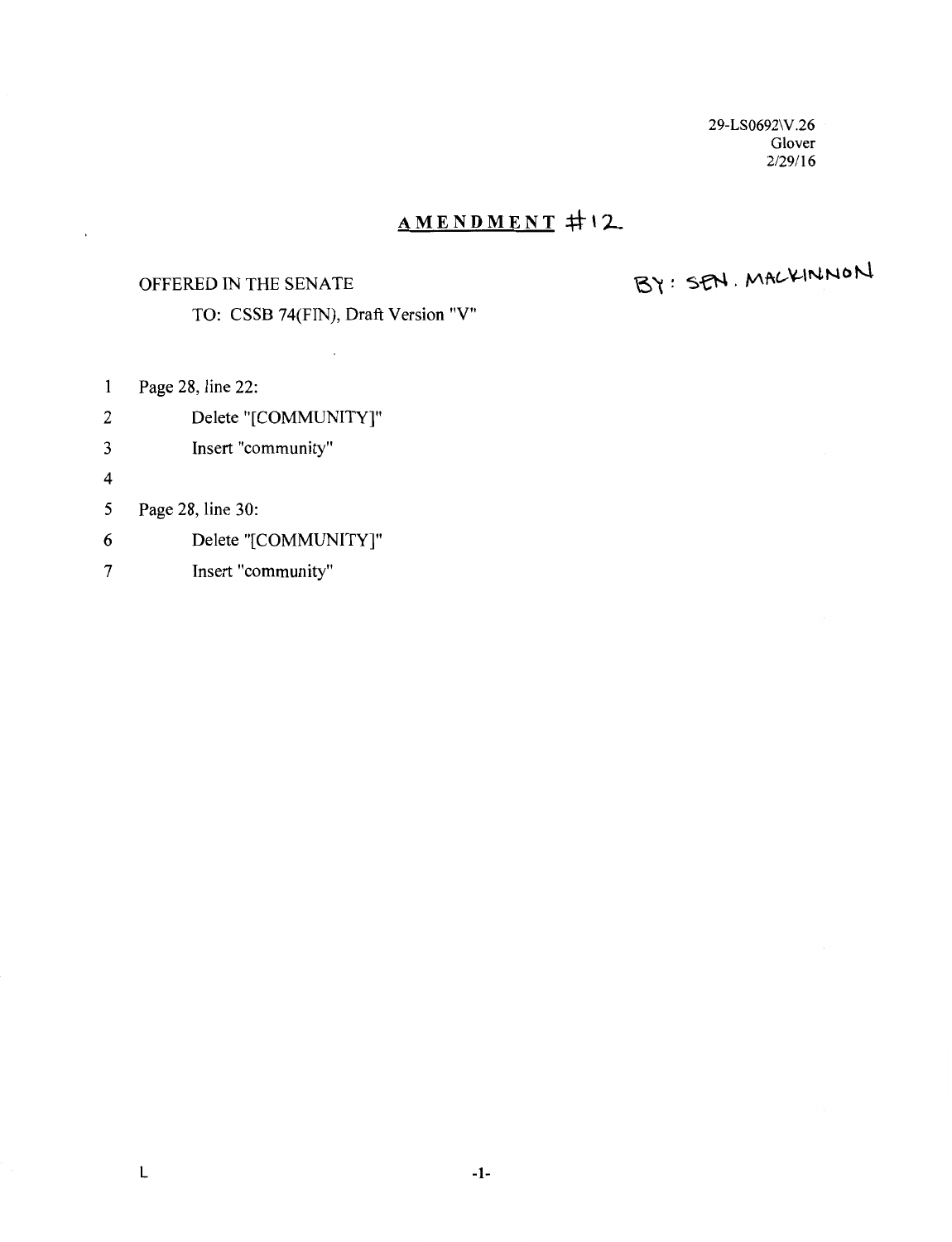29-LS0692\V.12 Nauman 2/26/16

## **AMENDMENT** # 13

## OFFERED IN THE SENATE

 $RY:$  SEN. MALKINNON

| $\mathbf{1}$ | Page 30, line 9:                                                              |
|--------------|-------------------------------------------------------------------------------|
| 2            | Delete "adopts a final rule updating its"                                     |
| 3            | Insert "issues a final"                                                       |
| 4            |                                                                               |
| 5            | Page 30, line 12, following "notify":                                         |
| 6            | Insert "and submit a report to"                                               |
| 7            |                                                                               |
| 8            | Page 30, line 12, following the second occurrence of "the":                   |
| 9            | Insert "house and"                                                            |
| 10           |                                                                               |
| 11           | Page 30, line 12:                                                             |
| 12           | Delete "committee"                                                            |
| 13           | Insert "committees"                                                           |
| 14           |                                                                               |
| 15           | Page 30, lines 12 - 13:                                                       |
| 16           | Delete "and submit a report to the co-chairs of the senate finance committee" |
| 17           |                                                                               |
| 18           | Page 30, line 14:                                                             |
| 19           | Delete "rule change"                                                          |
| 20           | Insert "final policy"                                                         |
| 21           |                                                                               |
| 22           | Page 30, line 15:                                                             |
| 23           | Delete "adopts the final rule"                                                |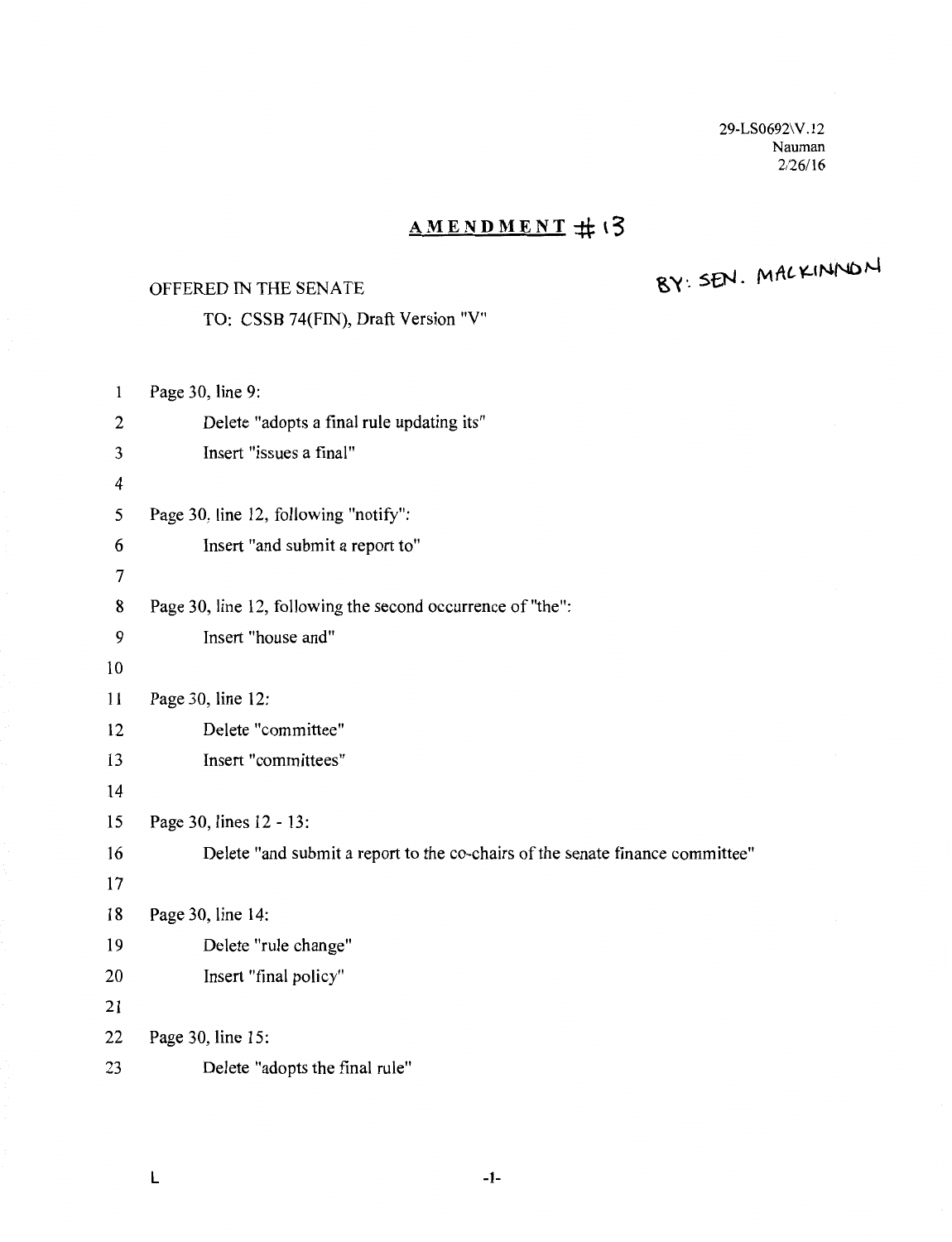- 1 **Insert "issues the final policy"** 2 3 Page 30, line 16: 4 Delete "rule"
- 5 Insert "policy"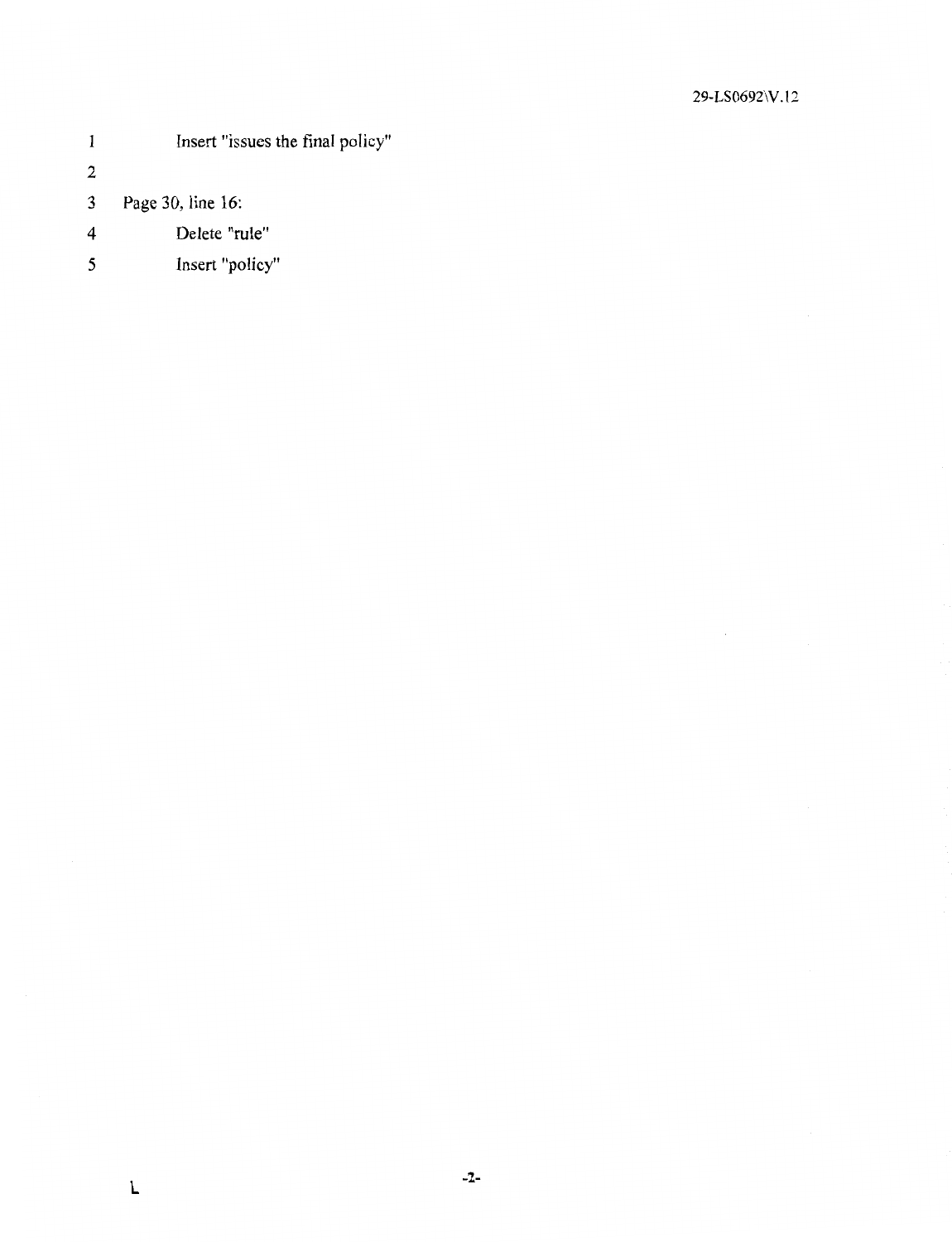29-LS0692\V.34 Glover 3/1116

# **AMENDMENT :t\: \4-**

#### OFFERED IN THE SENATE

BY: SEN. MACKINNON

TO: CSSB 74(FIN), Draft Version "V"

| 1  | Page 23, line 29, following $"(\mathbf{d})"$ :                                           |
|----|------------------------------------------------------------------------------------------|
| 2  | Insert "and $(f)$ "                                                                      |
| 3  |                                                                                          |
| 4  | Page 24, following line 8:                                                               |
| 5  | Insert a new subsection to read:                                                         |
| 6  | "(f) Notwithstanding (a) - (c) of this section, and in addition to the projects          |
| 7  | and services described under (d) and (e) of this section, the department shall apply for |
| 8  | a section 1115 waiver under 42 U.S.C. 1315(a) to establish one or more demonstration     |
| 9  | projects focused on improving the state's behavioral health system for medical           |
| 10 | assistance recipients. The department shall engage stakeholders and the community in     |
| 11 | the development of a project or projects under this subsection. The demonstration        |
| 12 | project or projects must be consistent with the comprehensive and integrated             |
| 13 | behavioral health program described under AS 47.05.270(b)."                              |
| 14 |                                                                                          |
|    |                                                                                          |

15 Reletter the following subsection accordingly.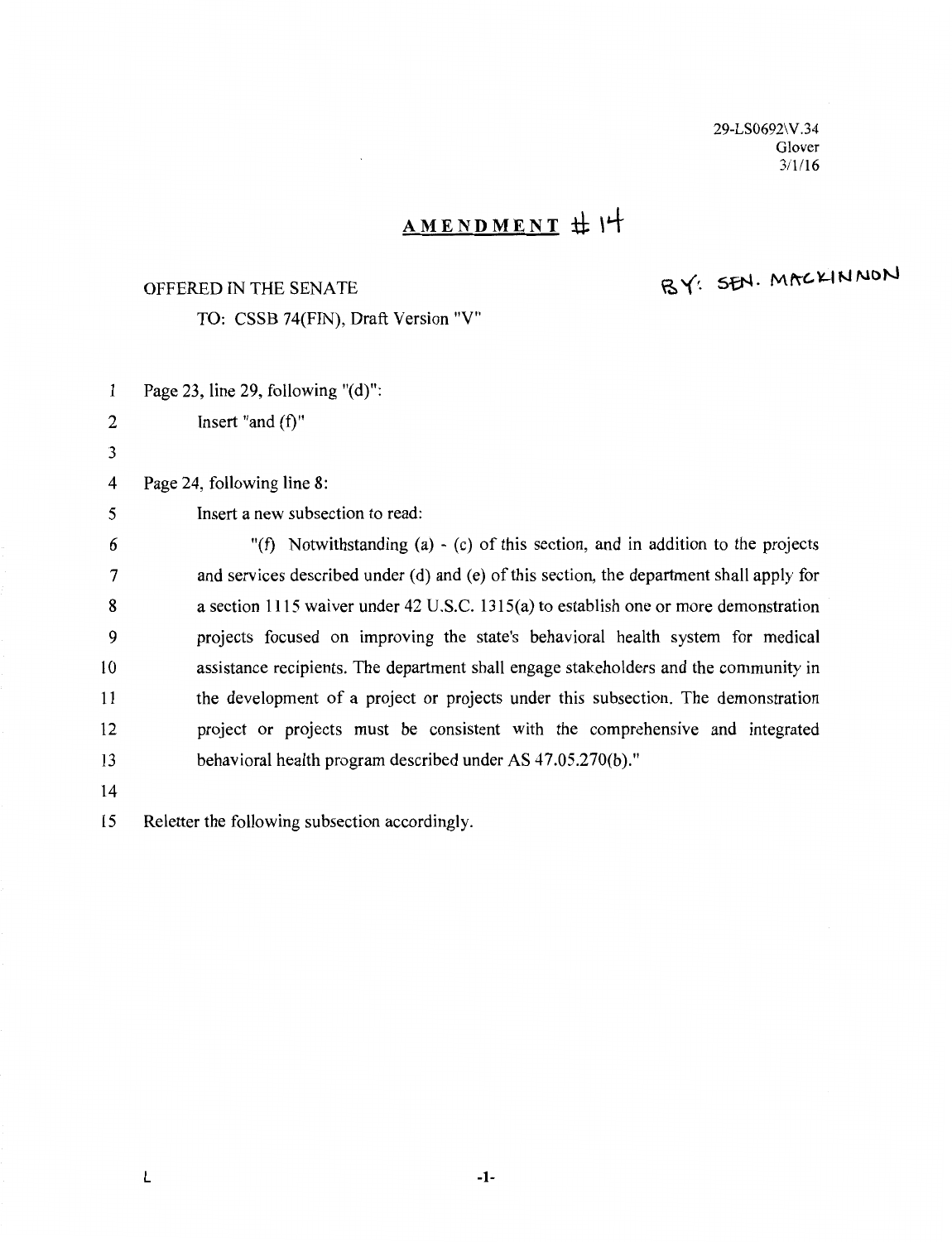29-LS0692\V.36 Bruce/Glover 311/16

## **AMENDMENT :\f \5**

#### OFFERED IN THE SENATE

BY: SEN. MACKINNON

TO: CSSB 74(FIN), Draft Version "V"

1 Page 20, line 31:

2 Delete "primary care providers" 3 Insert "licensed or certified mental health and primary care professionals" 4 5 Page 21, line 1, following "services":

6 Insert ", minimize administrative burdens,"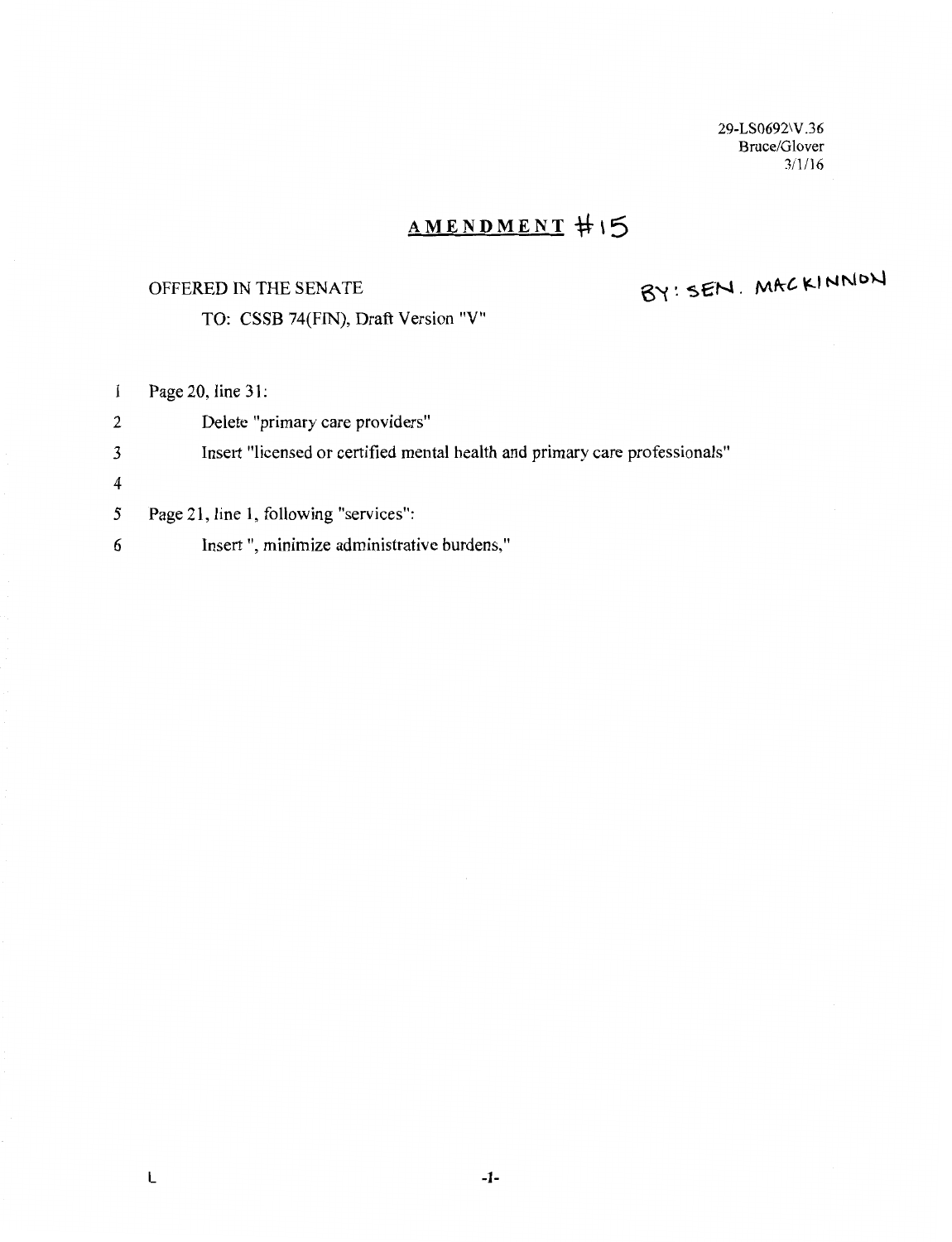29-LS0692\V.13 Glover 2/26/16

## $AMENDMENT$  +  $\lozenge$

#### OFFERED IN THE SENATE

# BY: SEN. MACKINNON

TO: CSSB 74(FIN), Draft Version "V"

Page 31, line 13:  $\mathbf{1}$ 2 Delete "Alaska Mental Health Trust Authority" 3 Insert "Department of Health and Social Services, in conjunction with the Alaska 4 Mental Health Trust Authority," *5*  6 Page 31, line 14, following "The": 7 Insert "Department of Health and Social Services and the" 8 9 Page 31, line 15, following "a": 10 Insert "joint" 11 12 Page 31, line 15, following the second occurrence of"the": 13 Insert "Department of Health and Social Services and the"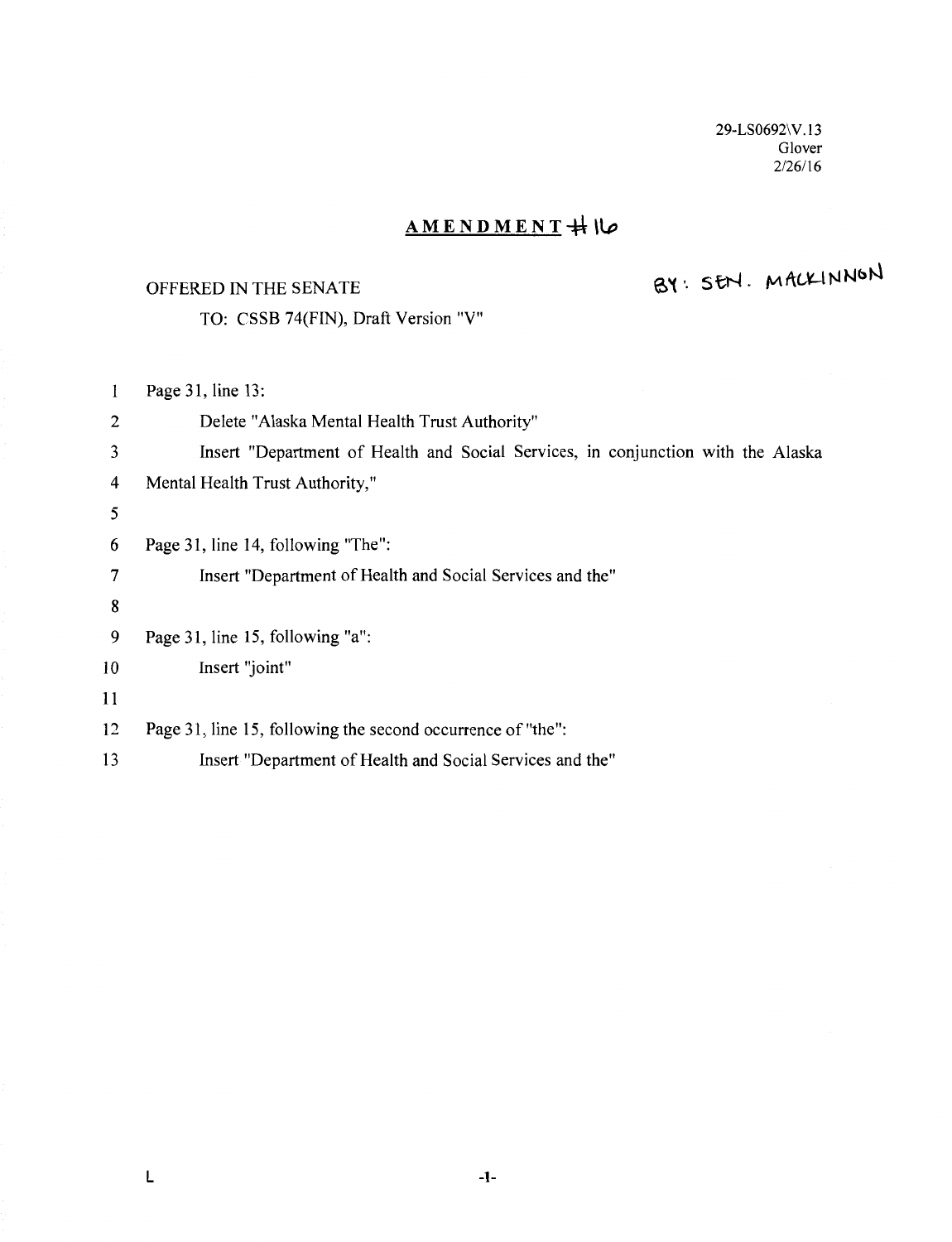29-LS0692\V.3 l Glover 3/1/16

## $AMENDMENT$  $\pm$

#### OFFERED IN THE SENATE BY SENATOR KELLY

TO: CSSB 74(FIN), Draft Version "V"

- $\mathbf{1}$ Page 10, following line 29:
- 2 Insert new bill sections to read:

3 "\*Sec. 4. AS 09.58.025, added by sec. 3 of this Act, is amended to read:

4 Sec. 09.58.025. Subpoenas. In conducting an investigation under 5 AS 09.58.015 [OR 09.58.020], the attorney general may issue subpoenas to compel 6 the production of books, papers, correspondence, memoranda, and other records in 7 connection with an investigation under or the administration of AS 09.58.010 - 8 09.58.060. If a medical assistance provider or a medical assistance recipient fails or 9 refuses, without just cause, to obey a subpoena issued under this subsection, the 10 superior court may, upon application by the attorney general, issue an order requiring 11 the medical assistance provider or medical assistance recipient to appear before the 12 attorney general to produce evidence.

13 \*Sec. 5. AS 09.58.070(b), added by sec. 3 of this Act, is amended to read:

14 (b) Notwithstanding (a) of this section, a state employee who is discharged, 15 demoted, suspended, threatened, harassed, or discriminated against in the terms and 16 conditions of employment because of lawful acts done by the employee on behalf of 17 the employee [OR A PERSON WHO BRINGS AN ACTION UNDER AS 09.58.020] 18 or in furtherance of an action under AS 09.58.010- 09.58.060, including investigation, 19 initiation of, testimony for or assistance in an action filed or to be filed under 20 AS 09.58.010 - 09.58.060, is entitled to relief under AS 39.90.100 - 39.90.150 (Alaska 21 Whistleblower Act)."

22

23 Renumber the following bill sections accordingly.

 $\mathsf L$  -1-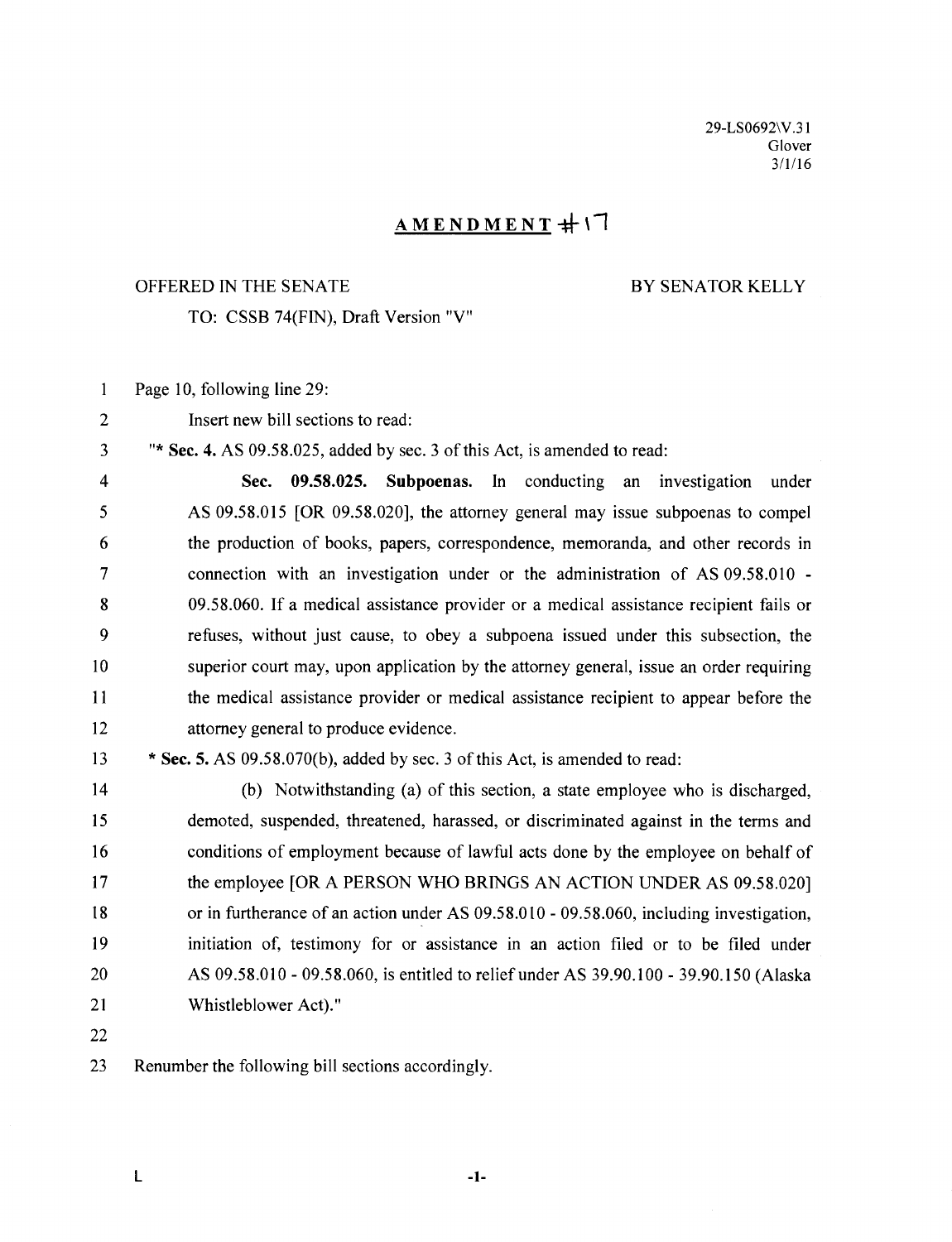| 1  |                                                                                          |
|----|------------------------------------------------------------------------------------------|
| 2  | Page 29, following line 1:                                                               |
| 3  | Insert a new bill section to read:                                                       |
| 4  | "* Sec. 26. AS 09.58.020, 09.58.030, 09.58.040, 09.58.050, and 09.58.060 are repealed    |
| 5  | July 1, 2019."                                                                           |
| 6  | Renumber the following bill sections accordingly.                                        |
| 7  |                                                                                          |
| 8  | Page 29, line 5:                                                                         |
| 9  | Following "Act":                                                                         |
| 10 | Insert "and repealed by sec. 26 of this Act"                                             |
| 11 | Following "specified":                                                                   |
| 12 | Insert "from the effective date of sec. 3 of this Act until July 1, 2019"                |
| 13 |                                                                                          |
| 14 | Page 29, line 11, following "Act":                                                       |
| 15 | Insert "and repealed by sec. 26 of this Act"                                             |
| 16 |                                                                                          |
| 17 | Page 29, line 13, following "Act":                                                       |
| 18 | Insert "and amended by sec. 4 of this Act"                                               |
| 19 |                                                                                          |
| 20 | Page 29, line 15:                                                                        |
| 21 | Delete "AS 09.58.025"                                                                    |
| 22 | Insert "AS 09.58.015 or 09.58.020 from the effective date of sec. 3 of this Act until    |
| 23 | July 1, 2019, and an investigation under AS 09.58.015 before, on, or after July 1, 2019" |
| 24 |                                                                                          |
| 25 | Page 29, line 16, following "Act":                                                       |
| 26 | Insert "and repealed by sec. 26 of this Act"                                             |
| 27 |                                                                                          |
| 28 | Page 29, line 17, following "specified":                                                 |
| 29 | Insert "from the effective date of sec. 3 of this Act until July 1, 2019"                |
| 30 |                                                                                          |
| 31 | Page 29, line 19, following "AS 09.58.020":                                              |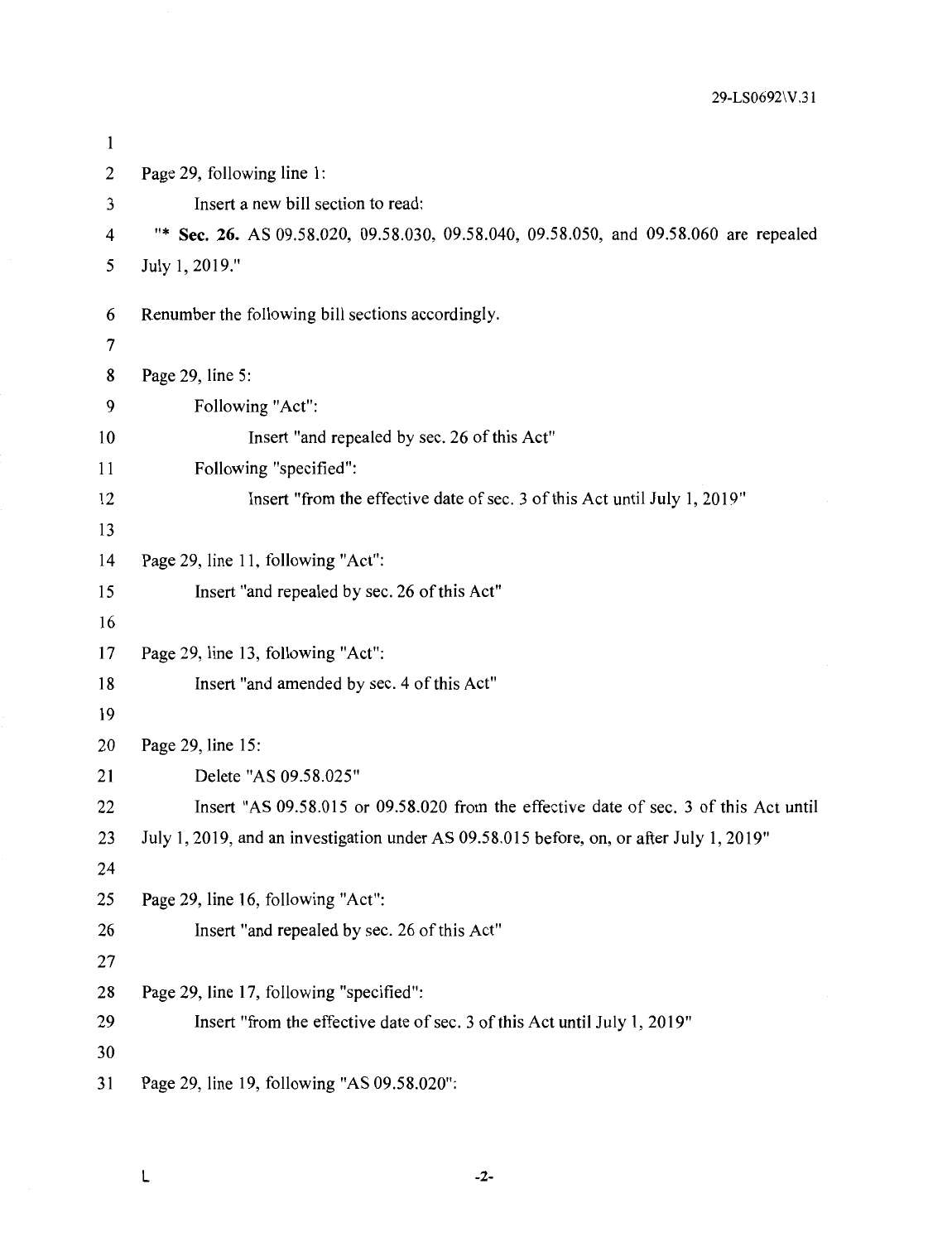| $\mathbf{1}$ | Insert ", added by sec. 3 of this Act and repealed by sec. 26 of this Act," |
|--------------|-----------------------------------------------------------------------------|
| $\mathbf{2}$ |                                                                             |
| 3            | Page 29, line 24, following "Act":                                          |
| 4            | Insert "and repealed by sec. 26 of this Act"                                |
| 5            |                                                                             |
| 6            | Page 29, line 25, following "Procedure,":                                   |
| 7            | Insert "from the effective date of sec. 3 of this Act until July 1, 2019,"  |
| 8            |                                                                             |
| 9            | Page 29, line 26, following "AS 09.58.020":                                 |
| 10           | Insert", added by sec. 3 of this Act and repealed by sec. 26 of this Act,"  |
| 11           |                                                                             |
| 12           | Page 29, line 28:                                                           |
| 13           | Delete "sec. 17"                                                            |
| 14           | Insert "sec. 19"                                                            |
| 15           |                                                                             |
| 16           | Page 32, line 1:                                                            |
| 17           | Delete "sec. 17"                                                            |
| 18           | Insert "sec. 19"                                                            |
| 19           |                                                                             |
| 20           | Page 32, line 2:                                                            |
| 21           | Delete "sec. 20"                                                            |
| 22           | Insert "sec. 22"                                                            |
| 23           |                                                                             |
| 24           | Page 32, line 11:                                                           |
| 25           | Delete "secs. 4 - 9"                                                        |
| 26           | Insert "secs. 6 - 11"                                                       |
| 27           |                                                                             |
| 28           | Page 32, line 13:                                                           |
| 29           | Delete "secs. 4 - 9"                                                        |
| 30           | Insert "secs. 6 - 11"                                                       |
| 31           |                                                                             |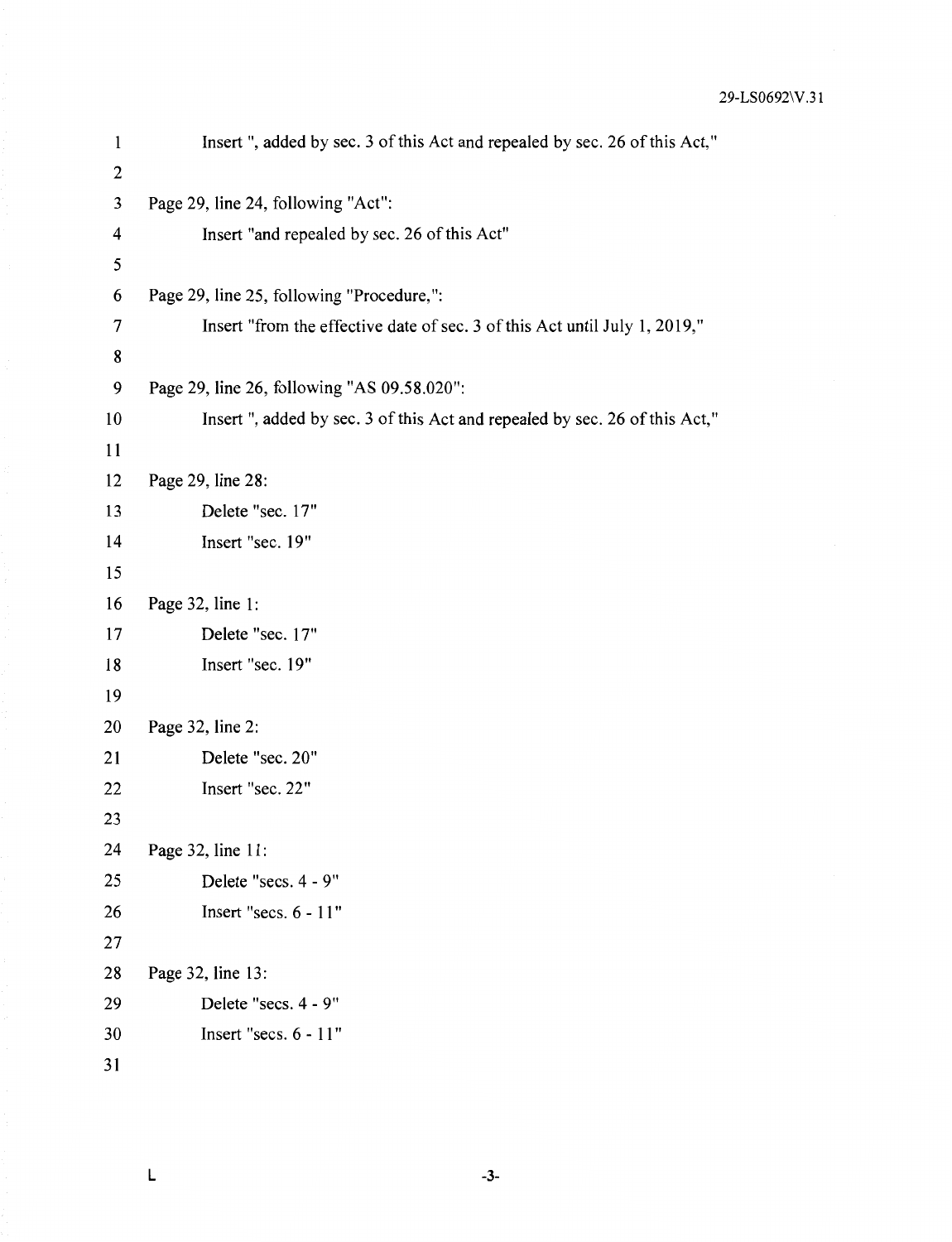| 1              | Page 32, line 16: |
|----------------|-------------------|
| $\overline{c}$ | Delete "sec. 17"  |
| 3              | Insert "sec. 19"  |
| 4              |                   |
| 5              | Page 32, line 18: |
| 6              | Delete "sec. 28"  |
| $\overline{7}$ | Insert "sec. 31"  |
| 8              |                   |
| 9              | Page 32, line 21: |
| 10             | Delete "sec. 17"  |
| 11             | Insert "sec. 19"  |
| 12             |                   |
| 13             | Page 32, line 22: |
| 14             | Delete "sec. 28"  |
| 15             | Insert "sec. 31"  |
| 16             |                   |
| 17             | Page 32, line 25: |
| 18             | Delete "sec. 17"  |
| 19             | Insert "sec. 19"  |
| 20             |                   |
| 21             | Page 32, line 26: |
| 22             | Delete "sec. 28"  |
| 23             | Insert "sec. 31"  |
| 24             |                   |
| 25             | Page 32, line 30: |
| 26             | Delete "sec. 20"  |
| 27             | Insert "sec. 22"  |
| 28             |                   |
| 29             | Page 32, line 31: |
| 30             | Delete "sec. 32"  |
| 31             | Insert "sec. 35"  |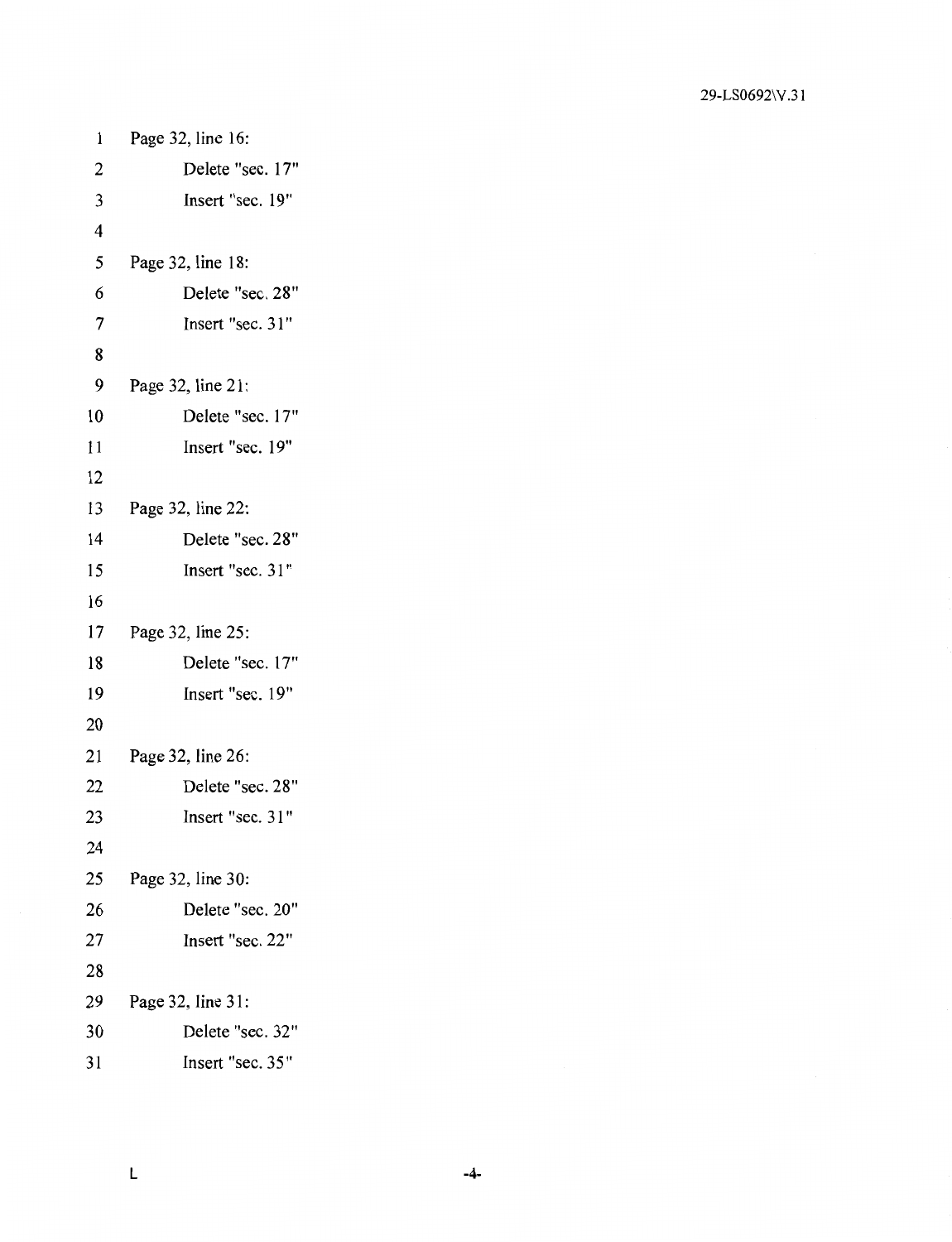```
\mathbf{1}2 Page 33, line 3: 
3 Delete "takes effect only if sec. 24" 
4 Insert "and sec. 26 of this Act take effect only if sec. 27" 
 5 
6 Page 33, line 6: 
 7 Delete "sec. 17" 
 8 Insert "sec. 19" 
9 
10 Page 33, line 8: 
11 Delete "secs. 28 and 30(a)" 
12 Insert "secs. 31 and 33(a)"
13 
14 Page 33, line 9: 
15 Delete "sec. 17" 
16 Insert "sec. 19" 
17 
18 Page 33, line 11: 
19 Delete "secs. 28 and 30(b)" 
20 Insert "secs. 31 and 33(b)"
21 
22 Page 33, line 12: 
23 Delete "sec. 17" 
24 Insert "sec. 19" 
25 
26 Page 33, line 14: 
27 Delete "secs. 28 and 30(c)" 
28 Insert "secs. 31 and 33(c)"
29 
30 Page 33, line 15: 
31 Delete "sec. 20"
```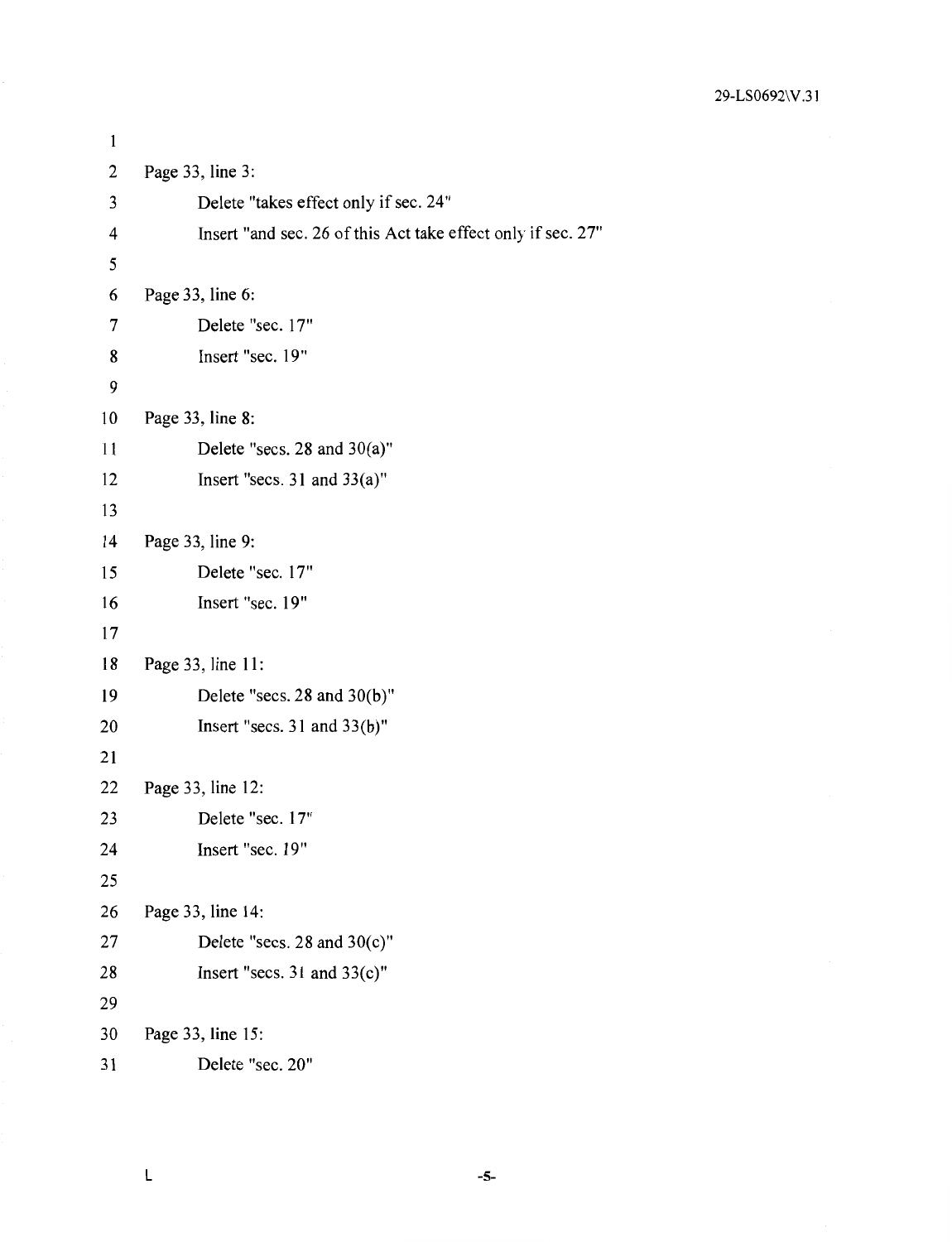29-LS0692\V.3 l

```
1 Insert "sec. 22"
2 
3 Page 33, line 17: 
4 Delete "secs. 28 and 30(d)" 
5 Insert "secs. 31 and 33(d)"
6 
7 Page 33, line 18: 
8 Delete "Sections 27, 28, 29(a), and 30" 
9 Insert "Sections 30, 31, 32(a), and 33" 
10 
11 Page 33, line 20: 
12 Delete "Sections 4 - 9" 
13 Insert "Sections 6 - 11" 
14 
15 Page 33, line 21: 
16 Delete "Section 29(b)" 
17 Insert "Section 32(b)"
18 
19 Page 33, following line 21: 
20 Insert a new bill section to read: 
21 "* Sec. 41. Sections 4 and 5 of this Act take effect July 1, 2019."
```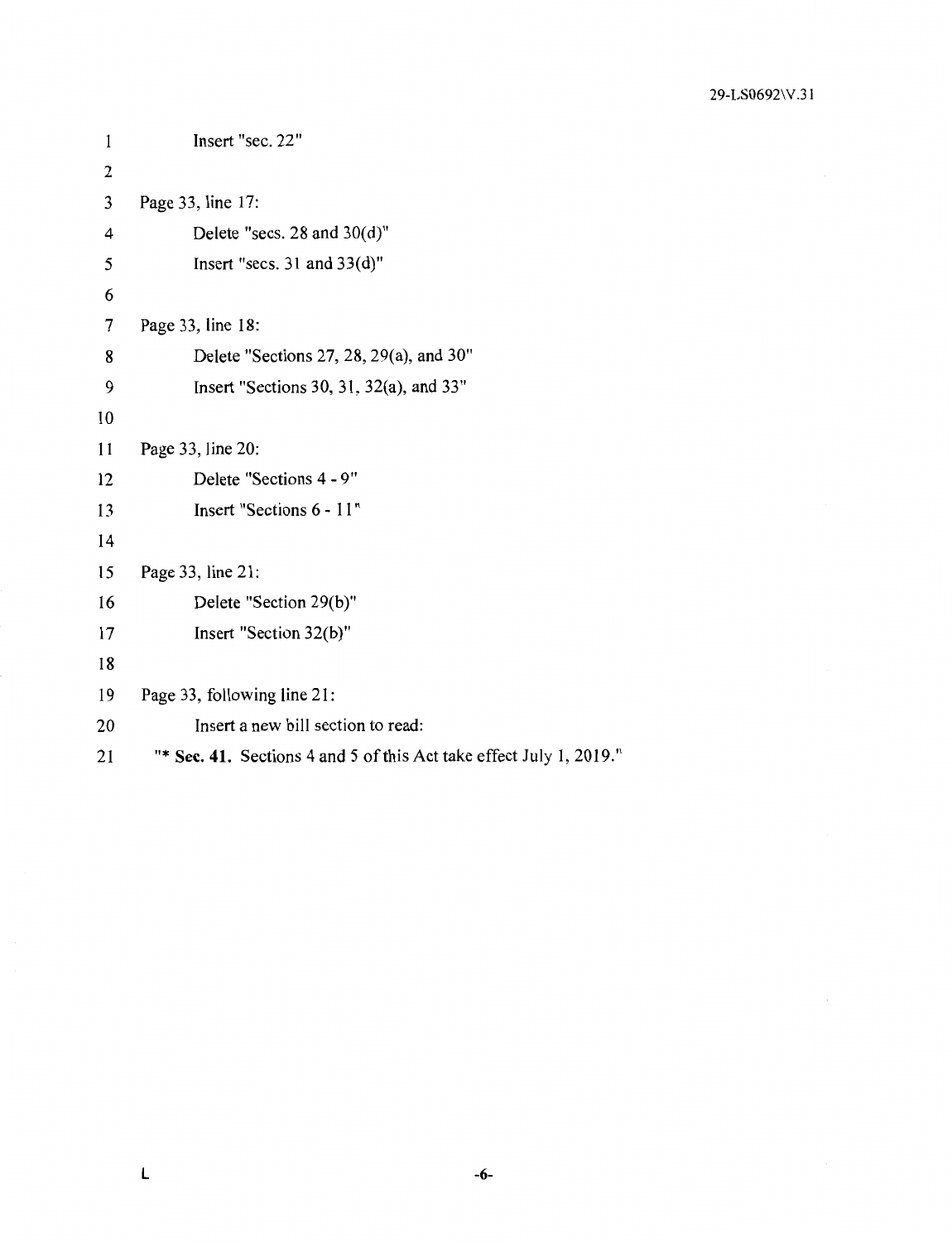29-LS0692\V .38 Glover 3/2/16

## AMENDMENT #18

## OFFERED IN THE SENATE

## BY SENATOR KELLY

| $\mathbf{1}$            | Page 25, line 25:                                                 |
|-------------------------|-------------------------------------------------------------------|
| $\overline{2}$          | Delete "one"                                                      |
| 3                       | Insert "three"                                                    |
| $\overline{\mathbf{4}}$ |                                                                   |
| 5                       | Page 25, line 28, following the second occurrence of "services":  |
| 6                       | Insert "and coordination of long-term services and support"       |
| 7                       |                                                                   |
| 8                       | Page 26, line 8:                                                  |
| 9                       | Delete "benefits and services"                                    |
| 10                      | Insert "benefits, services, and utilization management"           |
| 11                      |                                                                   |
| 12                      | Page 26, lines 15 - 16:                                           |
| 13                      | Delete all material and insert:                                   |
| 14                      | "(2)<br>the commissioner of administration, or the commissioner's |
| 15                      | designee;"                                                        |
| 16                      |                                                                   |
| 17                      | Page 26, line 19:                                                 |
| 18                      | Delete "three"                                                    |
| 19                      | Insert "two"                                                      |
| 20                      |                                                                   |
| 21                      | Page 26, line 20, following "governor":                           |
| 22                      | Insert "for staggered three-year terms"                           |
| 23                      |                                                                   |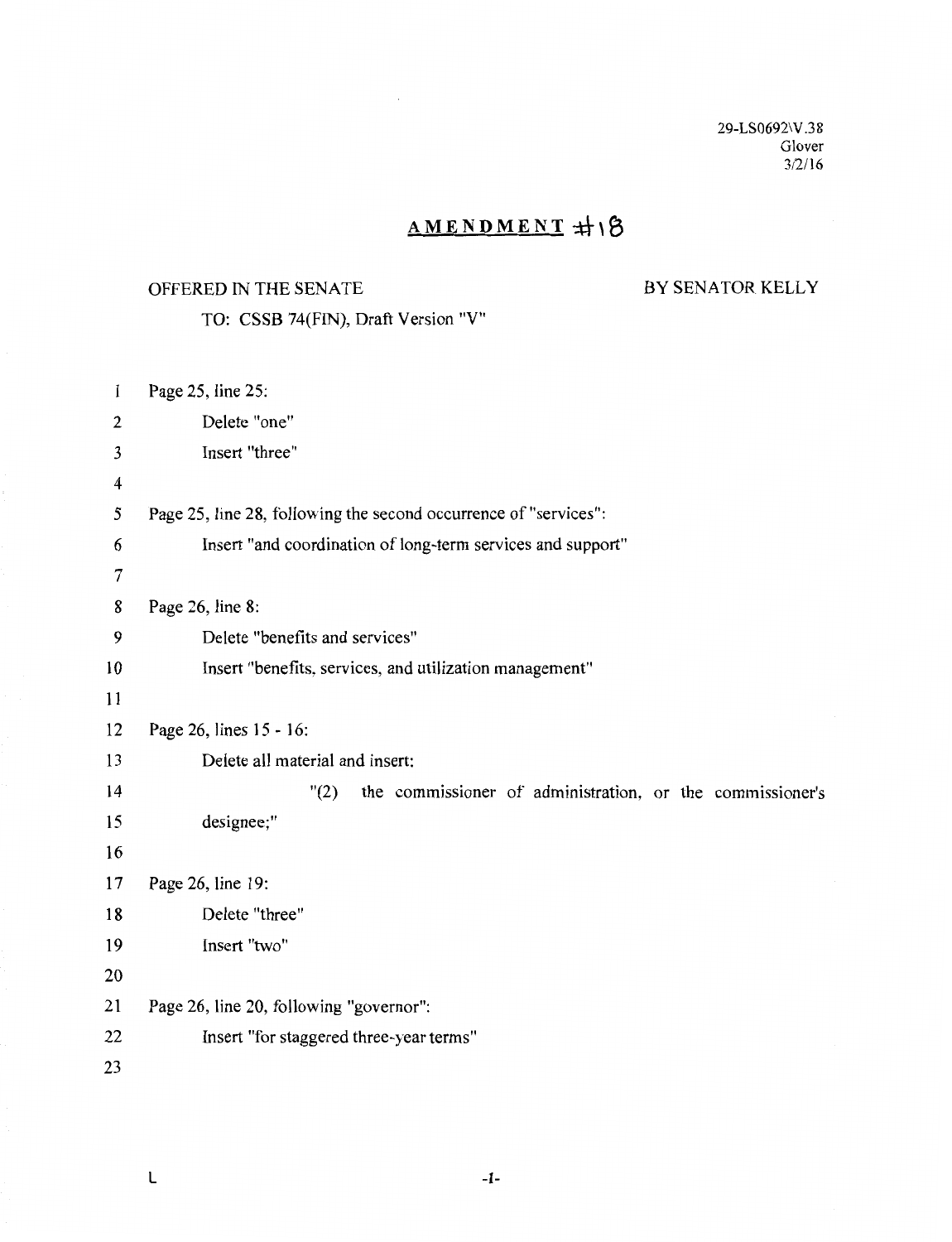29-LS0692\ V .3 8

| 1              | Page 26, lines 27 - 29:                                                                        |
|----------------|------------------------------------------------------------------------------------------------|
| $\overline{2}$ | Delete "A contract shall provide for a fee based on a per capita expense that is fair and      |
| 3              | economical."                                                                                   |
| 4              |                                                                                                |
| 5              | Page 26, line 29:                                                                              |
| 6              | Following "structure":                                                                         |
|                | Insert "for a contract under this subsection"                                                  |
| 8              | Following the second occurrence of "payments,":                                                |
| 9              | Insert "capitated payments,"                                                                   |
| 10             |                                                                                                |
| 11             | Page 26, line 30, following "structures.":                                                     |
| 12             | Insert "The department shall work with the division of insurance, Department of                |
| 13             | Commerce, Community, and Economic Development, to streamline the application process           |
| 14             | for a company to obtain a certificate of authority required under AS 21.09.010 as necessary to |

15 participate in a demonstration project under this section."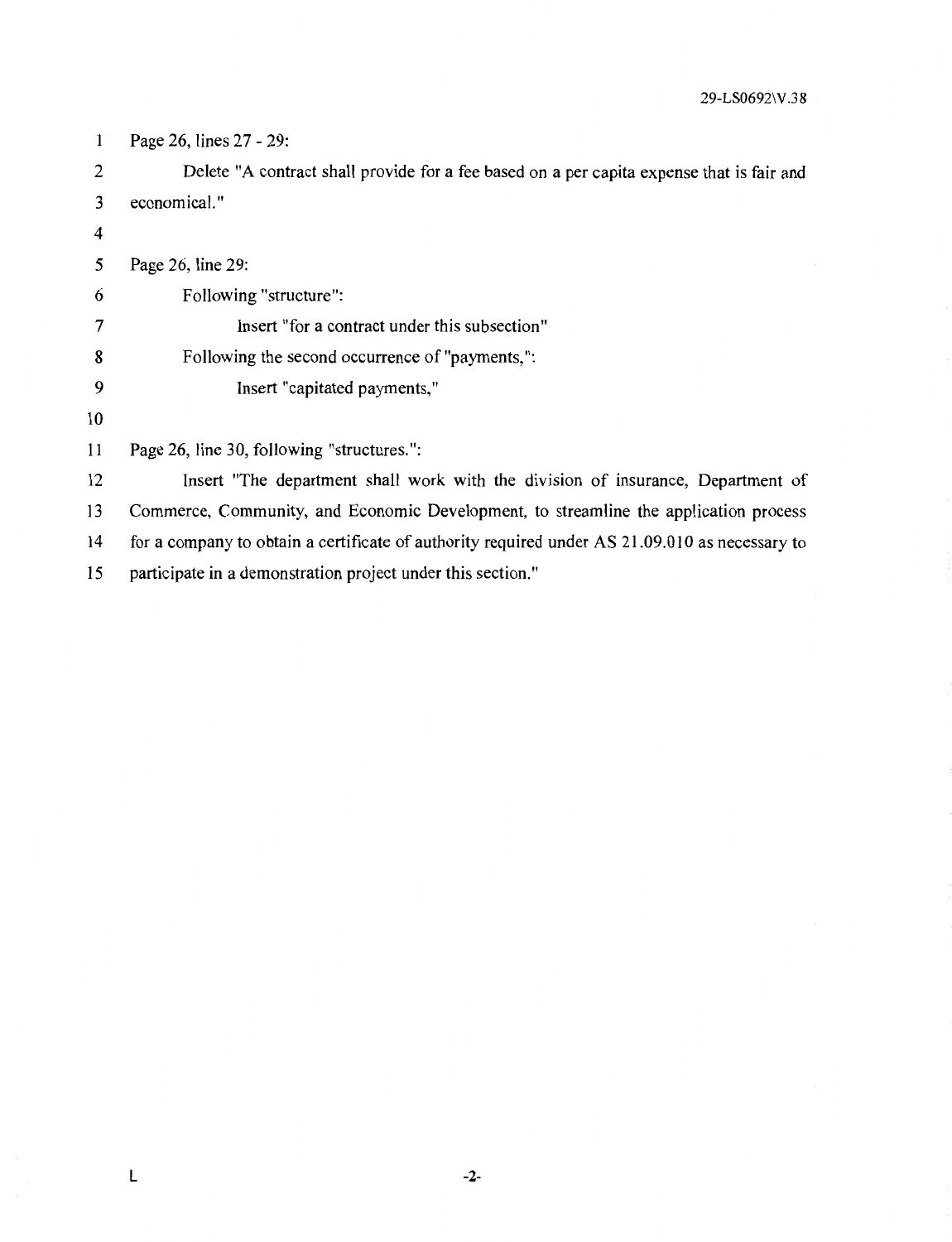29-LS0692\V.25 Glover 2/29/16

## $AMENDMENT + 19$

#### OFFERED IN THE SENATE

BY SENATOR OLSON

- Page 22, line 27, following "**the**":  $\mathbf{1}$
- 2 Insert **"unnecessary"**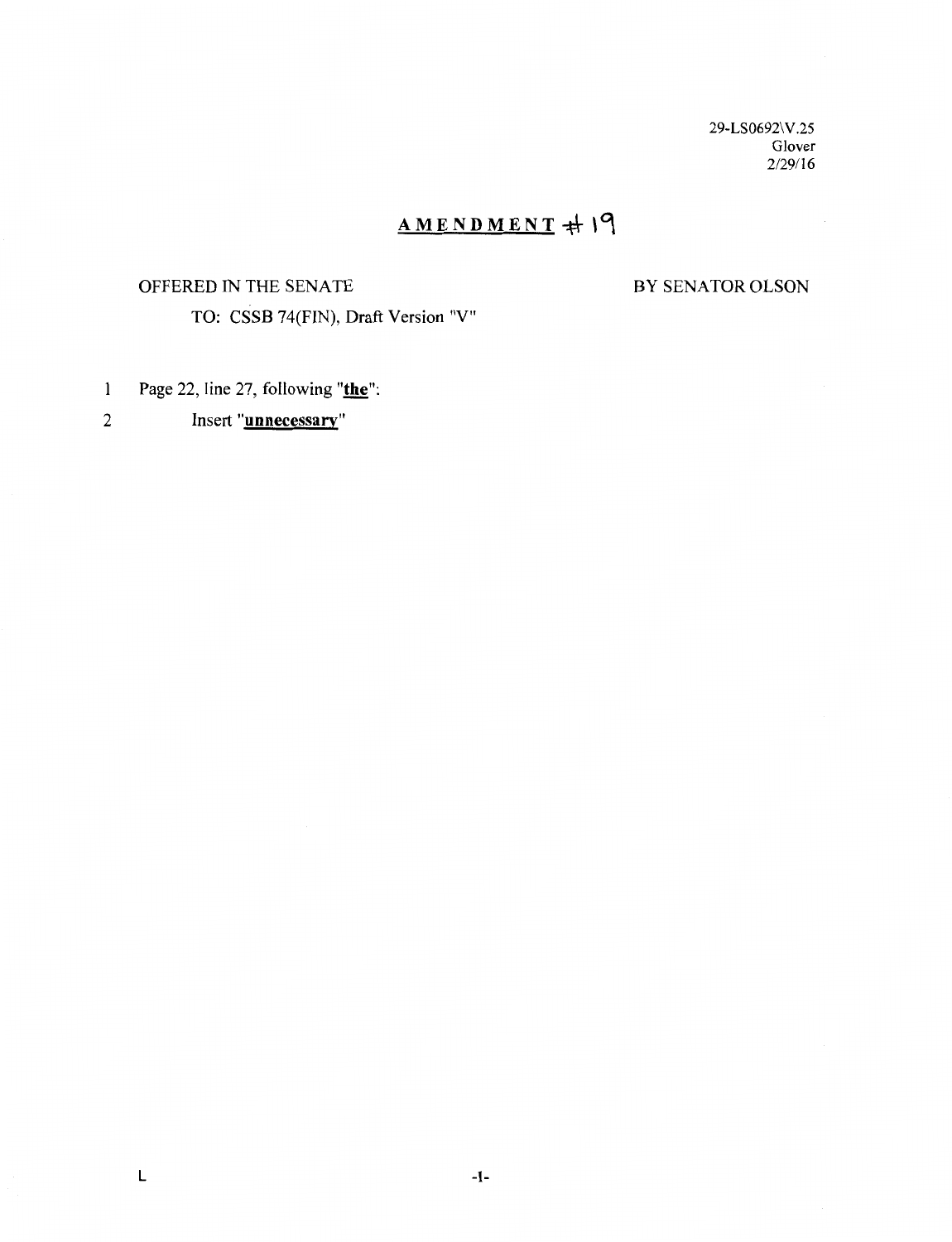29-LS0692\V.32 Nauman/Glover 3/1/16

## **AMENDMENT** ~-:2.0

### OFFERED IN THE SENATE

#### BY SENATOR BISHOP

- Page 31, line 22, following "employees.":  $\mathbf{1}$
- 2 Insert "In addition, the study procured under this subsection must specifically identify
- 3 and address cost-saving strategies for the provision of health care for persons described in this
- 4 subsection that may be implemented by a private entity."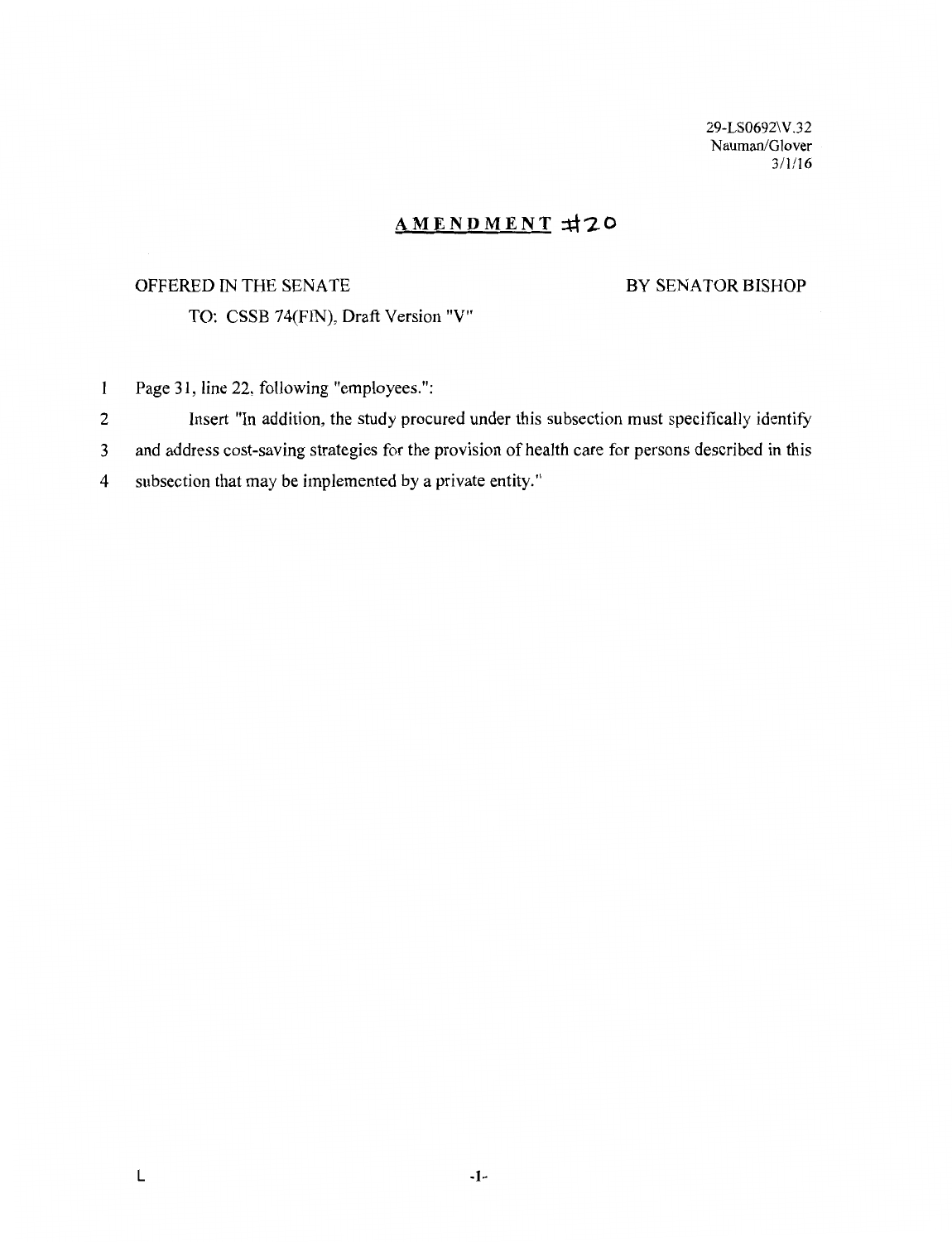29-LS0692\V.30 Glover  $3/1/16$ 

## AMENDMENT #21

## OFFERED IN THE SENATE BY SENATOR MICCICHE

TO: CSSB 74(FIN), Draft Version "V"

| 1  | Page 2, line 1, following "Services;":                                             |
|----|------------------------------------------------------------------------------------|
| 2  | Insert "relating to Alaska Pioneers' Homes and Alaska Veterans' Homes;"            |
| 3  |                                                                                    |
| 4  | Page 29, following line 1:                                                         |
| 5  | Insert a new bill section to read:                                                 |
| 6  | "* Sec. 24. AS $47.55.020(e)$ is amended to read:                                  |
| 7  | (e) As a condition for receipt of payment assistance under (d) of this section,    |
| 8  | the department, under regulations adopted by the department, shall [MAY] require a |
| 9  | person to                                                                          |
| 10 | (1) apply for other state or federally sponsored programs that may                 |
| 11 | reduce the amount of the payment assistance; and                                   |
| 12 | (2) submit to the department a copy of the person's application for                |
| 13 | medical assistance coverage under AS 47.07 and the decision letter the person      |
| 14 | receives regarding the application."                                               |
| 15 |                                                                                    |
| 16 | Renumber the following bill sections accordingly.                                  |
| 17 |                                                                                    |
| 18 | Page 32, line 18:                                                                  |
| 19 | Delete "sec. 28"                                                                   |
| 20 | Insert "sec. 29"                                                                   |
| 21 |                                                                                    |
| 22 | Page 32, line 22:                                                                  |
| 23 | Delete "sec. 28"                                                                   |

 $\mathsf{L}$  -1.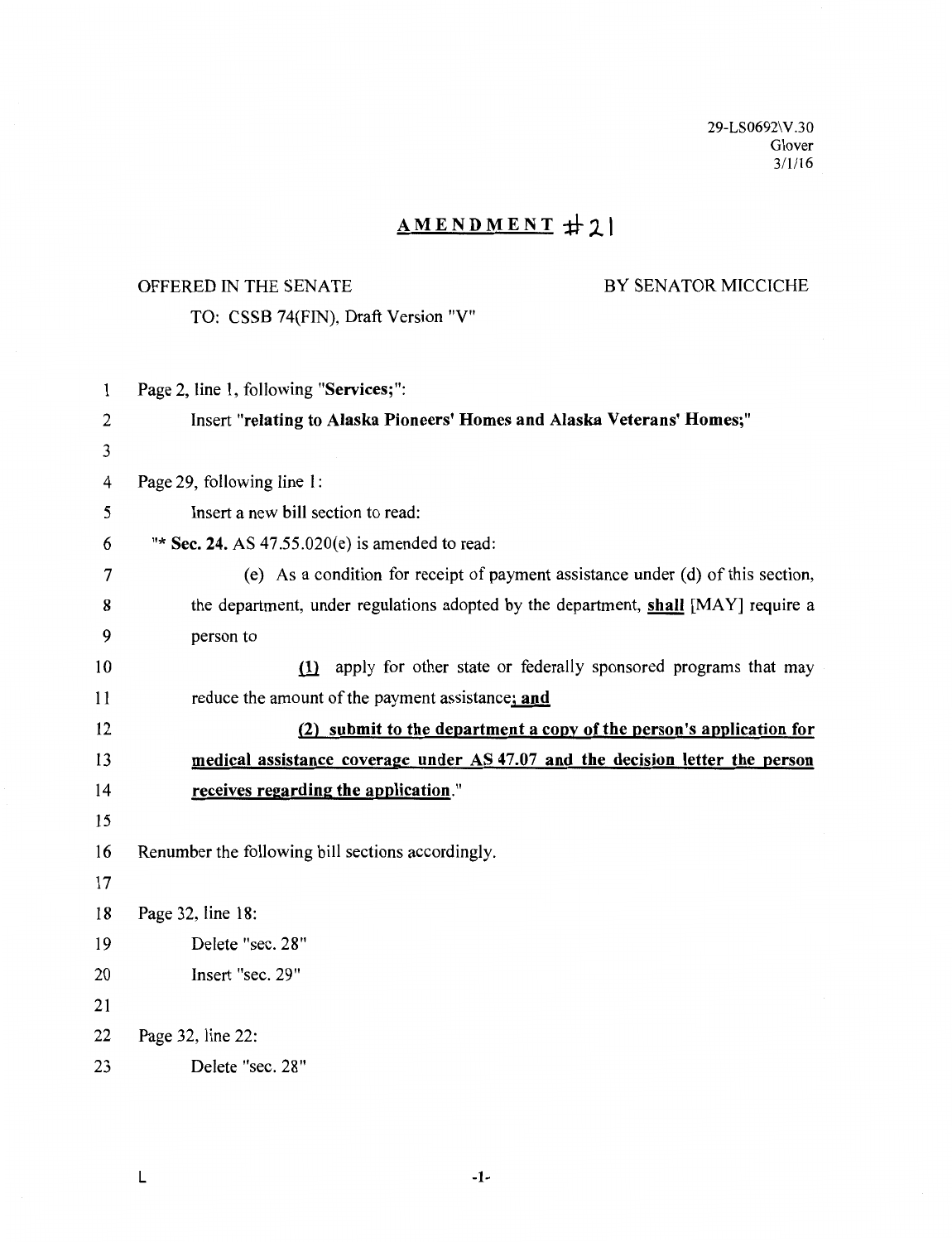| 1              | Insert "sec. 29"                 |
|----------------|----------------------------------|
| $\overline{c}$ |                                  |
| 3              | Page 32, line 26:                |
| 4              | Delete "sec. 28"                 |
| 5              | Insert "sec. 29"                 |
| 6              |                                  |
| 7              | Page 32, line 31:                |
| 8              | Delete "sec. 32"                 |
| 9              | Insert "sec. 33"                 |
| 10             |                                  |
| 11             | Page 33, line 3:                 |
| 12             | Delete "sec. 24"                 |
| 13             | Insert "sec. 25"                 |
| 14             |                                  |
| 15             | Page 33, line 8:                 |
| 16             | Delete "secs. 28 and $30(a)$ "   |
| 17             | Insert "secs. 29 and $31(a)$ "   |
| 18             |                                  |
| 19             | Page 33, line 11:                |
| 20             | Delete "secs. $28$ and $30(b)$ " |
| 21             | Insert "secs. 29 and $31(b)$ "   |
| 22             |                                  |
| 23             | Page 33, line 14:                |
| 24             | Delete "secs. 28 and $30(c)$ "   |
| 25             | Insert "secs. 29 and $31(c)$ "   |
| 26             |                                  |
| 27             | Page 33, line 17:                |
| 28             | Delete "secs. 28 and $30(d)$ "   |
| 29             | Insert "secs. 29 and $31(d)$ "   |
| 30             |                                  |
| 31             | Page 33, line 18:                |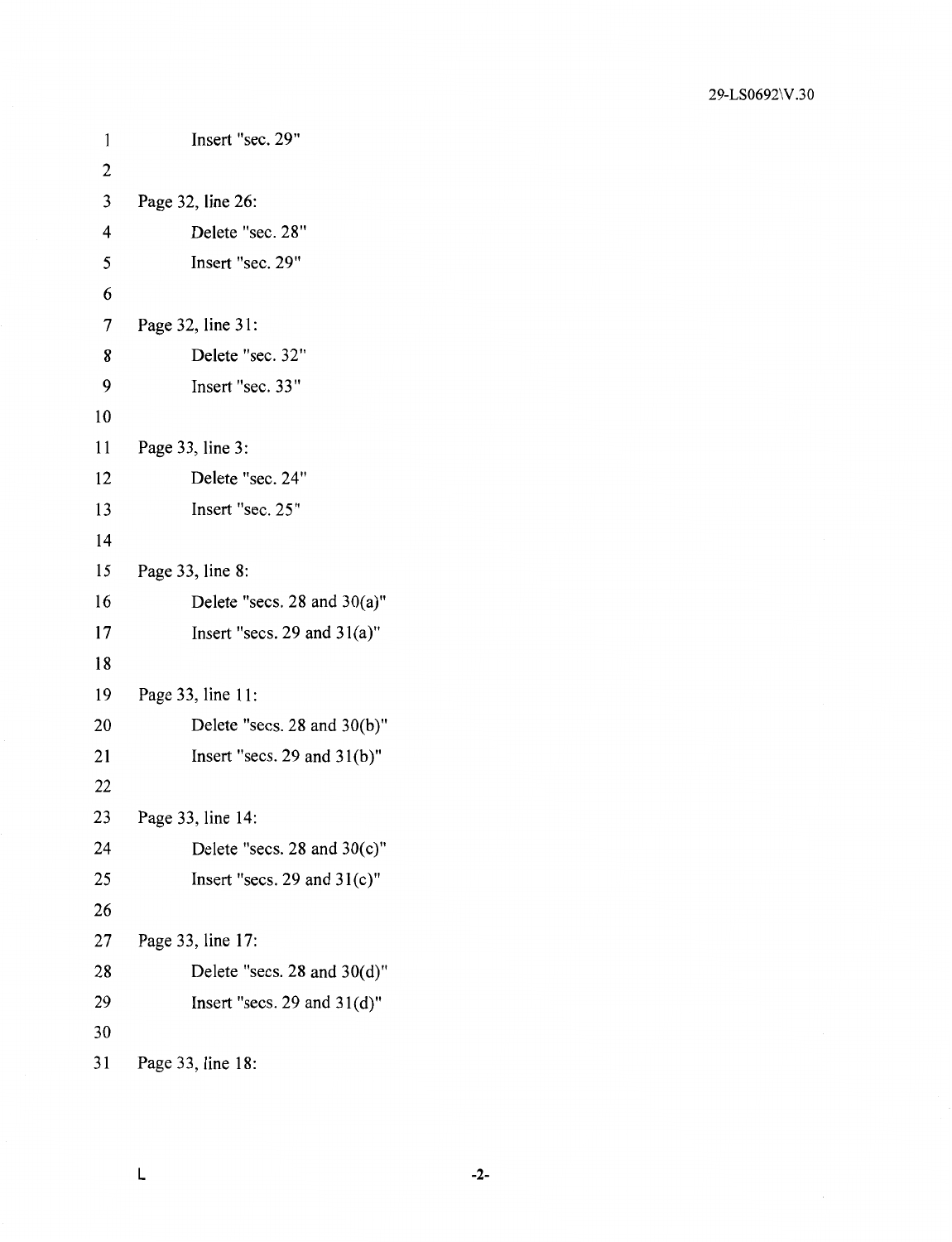|               | Delete "Sections 27, 28, 29(a), and 30"   |
|---------------|-------------------------------------------|
| 2             | Insert "Sections 28, 29, 30(a), and $31"$ |
| $\mathcal{F}$ |                                           |
| 4             | Page 33, line 21:                         |
| -5            | Delete "Section 29(b)"                    |
|               | Insert "Section 30(b)"                    |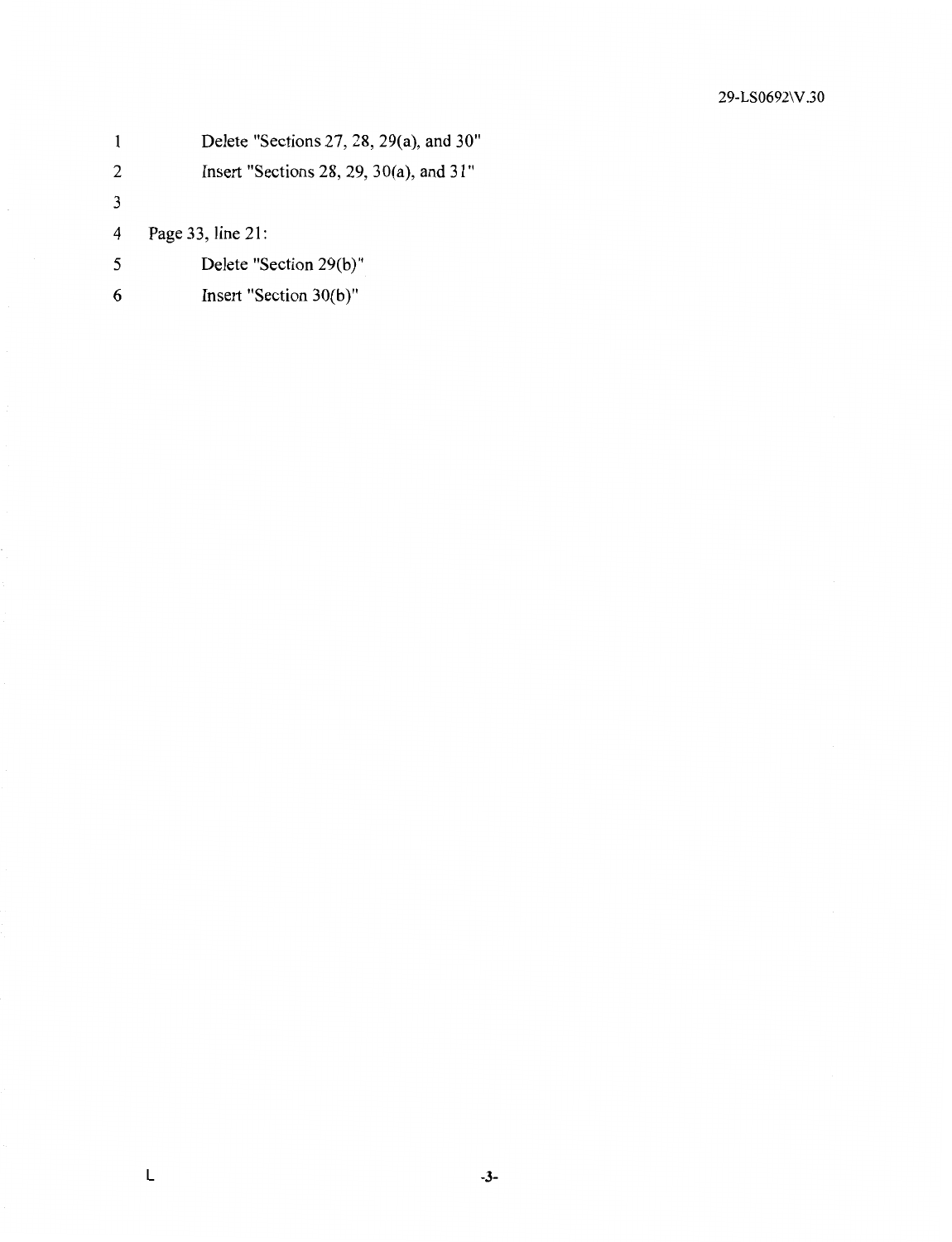29-LS0692\V.45 Glover 3/2/16

## **AMENDMENT #22**

## OFFERED IN THE SENATE

# BY: SEN. MACKINNON

TO: CSSB 74(FIN), Draft Version "V"

| 1  | Page 24, line 22, through page 25, line 7:                                             |
|----|----------------------------------------------------------------------------------------|
| 2  | Delete all material and insert:                                                        |
| 3  | "(1) an interdisciplinary process for defining, identifying, and                       |
| 4  | minimizing the number of frequent users of emergency department services;              |
| 5  | (2) to the extent consistent with federal law, a system for real-time                  |
| 6  | electronic exchange of patient information, including recent emergency department      |
| 7  | visits, hospital care plans for frequent users of emergency departments, and data from |
| 8  | the controlled substance prescription database;                                        |
| 9  | (3) a procedure for educating patients about the use of emergency                      |
| 10 | departments and appropriate alternative services and facilities for nonurgent care;    |
| 11 | (4) a process for assisting users of emergency departments in making                   |
| 12 | appointments with primary care or behavioral health providers within 96 hours after    |
| 13 | an emergency department visit;                                                         |
| 14 | (5) a collaborative process between the department and the statewide                   |
| 15 | professional hospital association to establish uniform statewide guidelines for        |
| 16 | prescribing narcotics in an emergency department; and                                  |
| 17 | designation of health care personnel to review successes and<br>(6)                    |
| 18 | challenges regarding appropriate emergency department use."                            |

**-1-**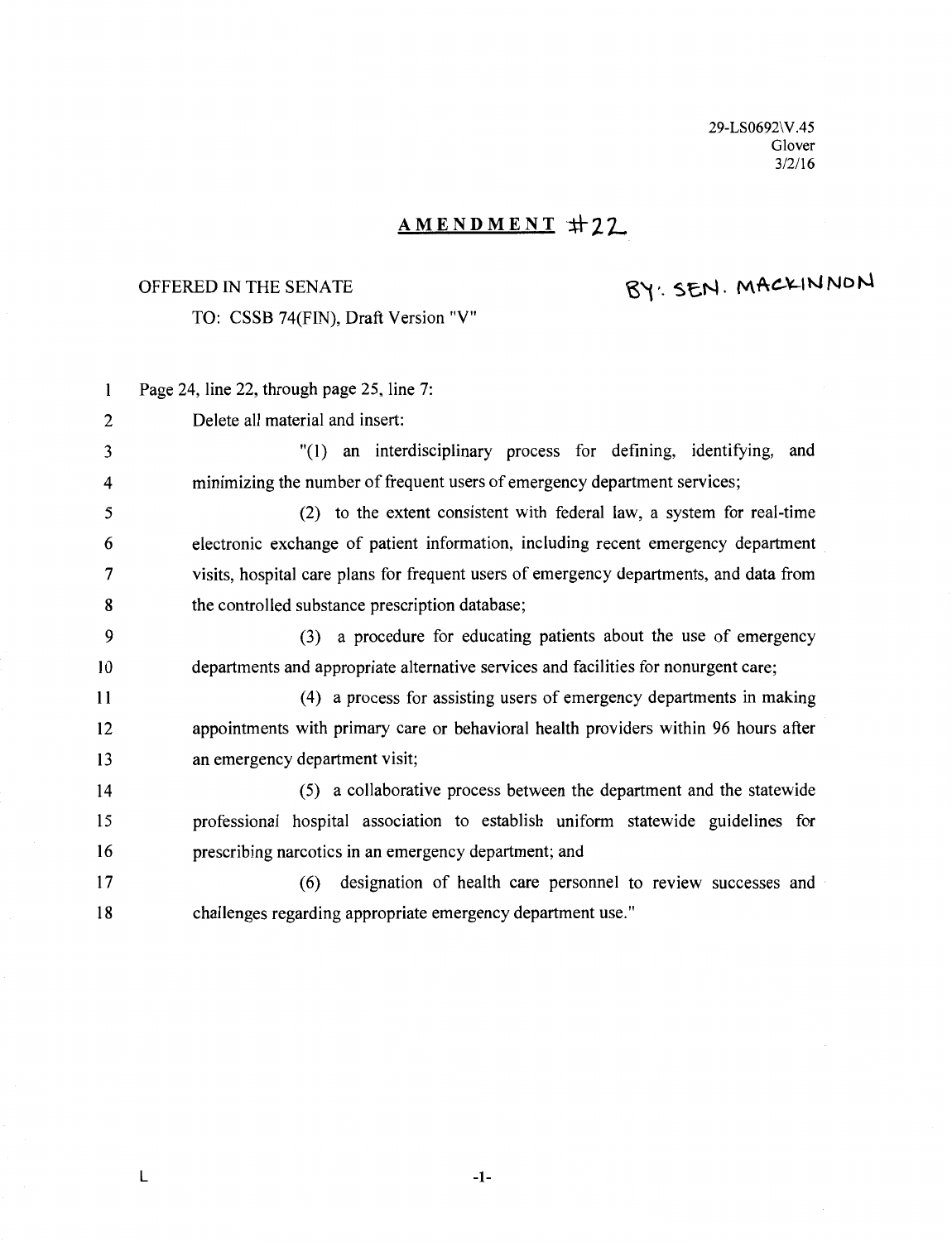29-LS0692\V.42 Glover *312116* 

## **AMENDMENT =t:f 23**

### OFFERED IN THE SENATE

# $BY: SEM. MACKIM$

TO: CSSB 74(FIN), Draft Version "V"

1 Page 19, line  $27$ 

| ı              | r agu 19, miu $\mathcal{L}/$ .       |
|----------------|--------------------------------------|
| 2              | Delete "telemedicine"                |
| 3              | Insert "telehealth"                  |
| $\overline{4}$ |                                      |
| 5              | Page 21, line 4:                     |
| 6              | Delete "telemedicine"                |
| 7              | Insert "telehealth"                  |
| 8              |                                      |
| 9              | Page 21, line $6$ :                  |
| 10             | Delete "telemedicine"                |
| 11             | Insert "telehealth"                  |
| 12             |                                      |
| 13             | Page 21, line 9:                     |
| 14             | Delete "telemedicine"                |
| 15             | Insert "telehealth"                  |
| 16             |                                      |
| 17             | Page 21, line 28:                    |
| 18             | Delete "telemedicine" in both places |
| 19             | Insert "telehealth" in both places   |
| 20             |                                      |
| 21             | Page 21, line 30:                    |
| 22             | Delete "telemedicine"                |
| 23             | Insert "telehealth"                  |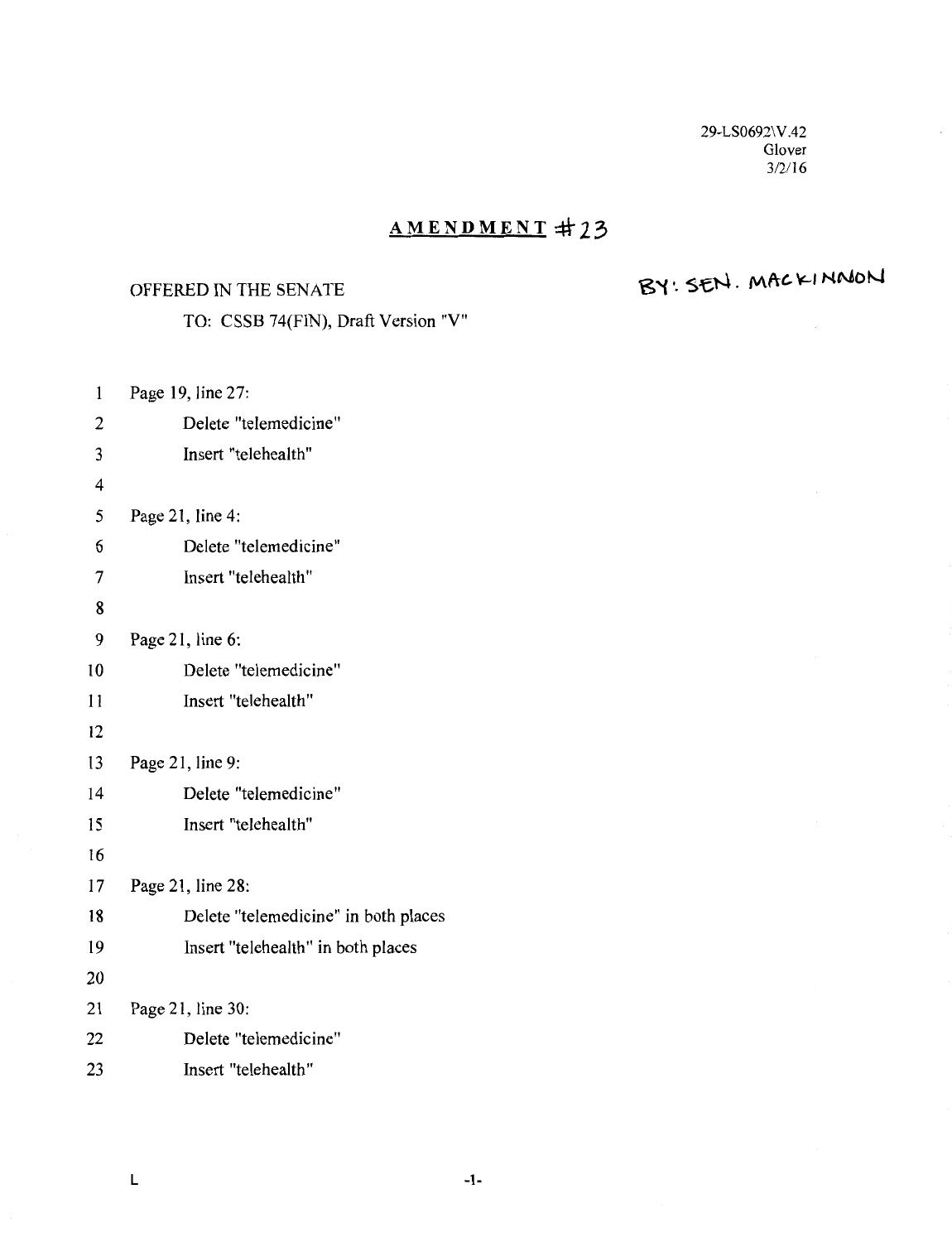| $\mathbf{1}$   |                                                                                      |
|----------------|--------------------------------------------------------------------------------------|
| $\overline{2}$ | Page 22, line 15:                                                                    |
| 3              | Delete "telemedicine"                                                                |
| 4              | Insert "telehealth"                                                                  |
| 5              |                                                                                      |
| 6              | Page 22, line 16:                                                                    |
| 7              | Delete "medical"                                                                     |
| 8              | Insert "health care"                                                                 |
| 9              |                                                                                      |
| 10             | Page 22, line 19, following "other":                                                 |
| 11             | Insert "or between a provider and a recipient who are physically separated from each |
| 12             | other"                                                                               |
| 13             |                                                                                      |
| 14             | Page 23, line 26:                                                                    |
| 15             | Delete "telemedicine"                                                                |
| 16             | Insert "telehealth"                                                                  |
| 17             |                                                                                      |
| 18             | Page 23, line 27:                                                                    |
| 19             | Delete "telemedicine"                                                                |
| 20             | Insert "telehealth"                                                                  |
| 21             |                                                                                      |
| 22             | Page 24, line 9:                                                                     |
| 23             | Delete ""telemedicine" means the practice of health care delivery,"                  |
| 24             | Insert ""telehealth" has the meaning given in AS 47.05.270(e)."                      |
| 25             |                                                                                      |
| 26             | Page 24, lines 10 - 13:                                                              |
| 27             | Delete all material.                                                                 |
| 28             |                                                                                      |
| 29             | Page 27, line 4:                                                                     |
| 30             | Delete "telemedicine"                                                                |
| 31             | Insert "telehealth"                                                                  |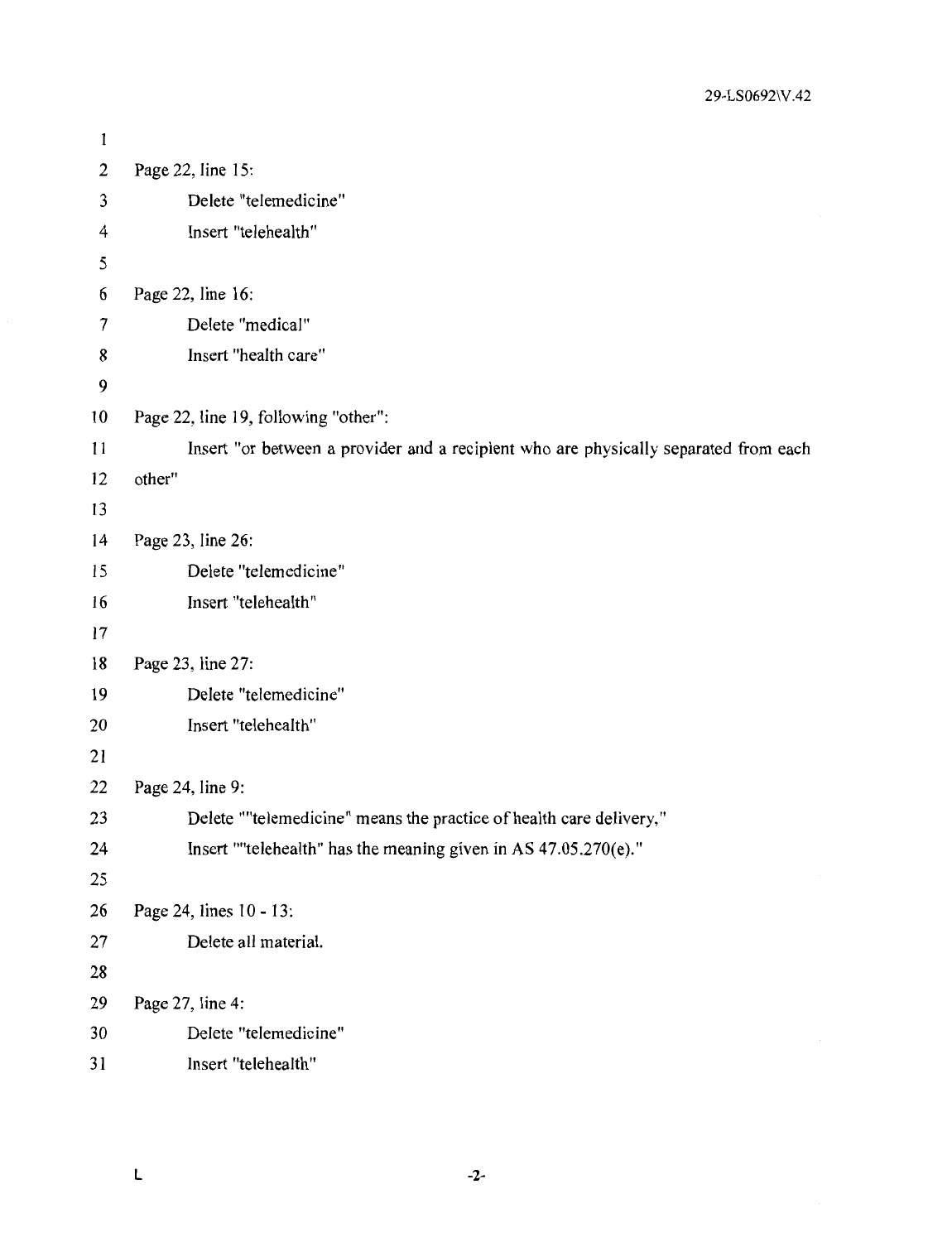| 2 | Page 27, line 6:      |
|---|-----------------------|
| 3 | Delete "telemedicine" |
| 4 | Insert "telehealth"   |
| 5 |                       |
| 6 | Page 27, line 25:     |
|   | Delete "telemedicine" |
| 8 | Insert "telehealth"   |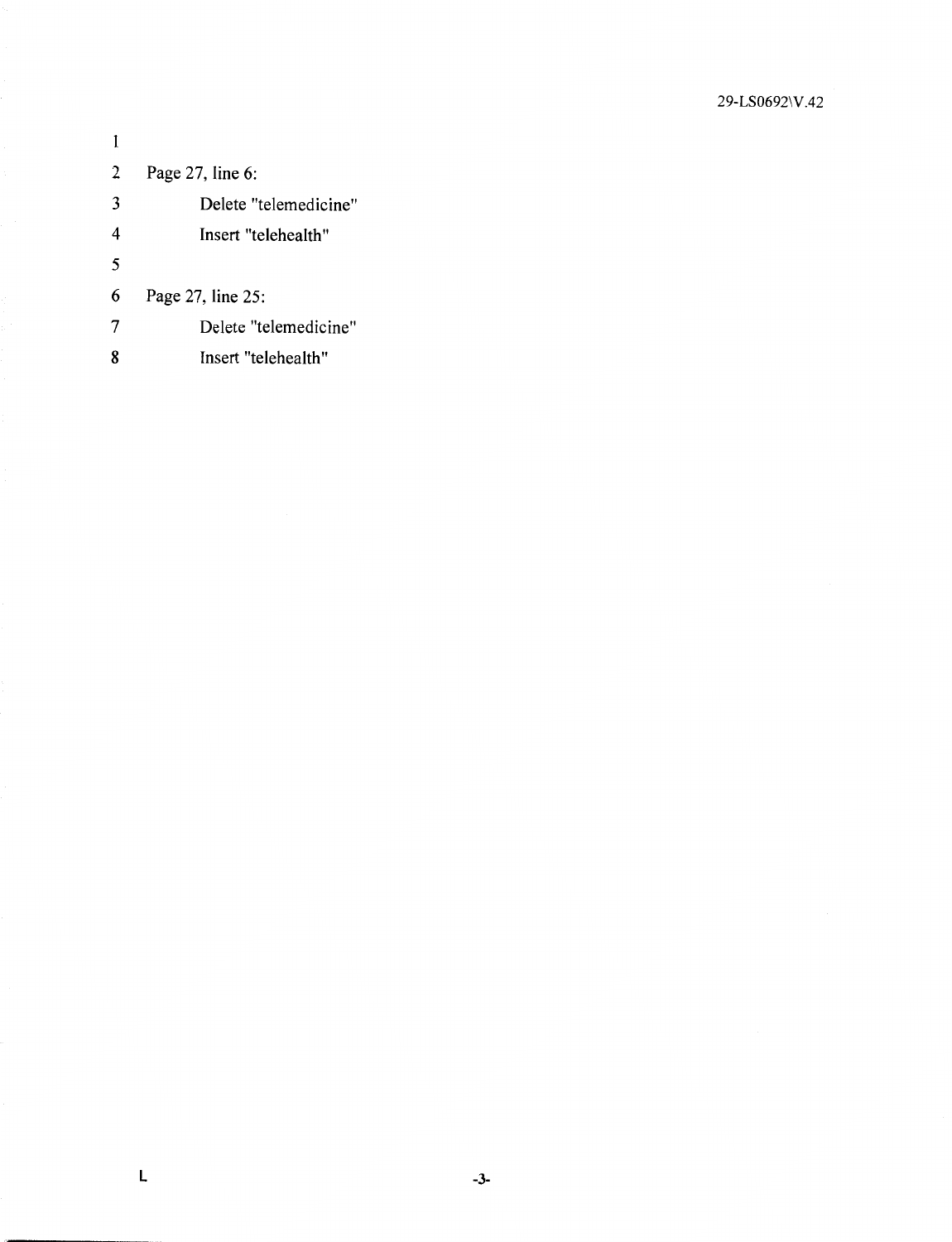29-LS0692\V.43 Nauman/Glover  $3/2/16$ 

# AMENDMENT 1± *t4*

## OFFERED IN THE SENATE

TO: CSSB 74(FIN), Draft Version "V"

# BY: SEN. MACKINNON

| 1  | Page 14, line 7:                                                                      |
|----|---------------------------------------------------------------------------------------|
| 2  | Delete "access"                                                                       |
| 3  | Insert "review the information in"                                                    |
| 4  |                                                                                       |
| 5  | Page 14, line 9, following " <b>patient</b> ":                                        |
| 6  | Insert "; the regulations must provide that a pharmacist or practitioner is not       |
| 7  | required to review the information in the database before dispensing, prescribing, or |
| 8  | administering a controlled substance to a person who is receiving treatment           |
| 9  | (A) in an inpatient setting                                                           |
| 10 | (B) at the scene of an emergency or in an ambulance; in this                          |
| 11 | subparagraph, "ambulance" has the meaning given in AS 18.08.200;                      |
| 12 | (C) in an emergency room; or                                                          |
| 13 | (D) immediately before, during, or within the first 24 hours                          |
| 14 | after surgery"                                                                        |
|    |                                                                                       |

 $\overline{\phantom{a}}$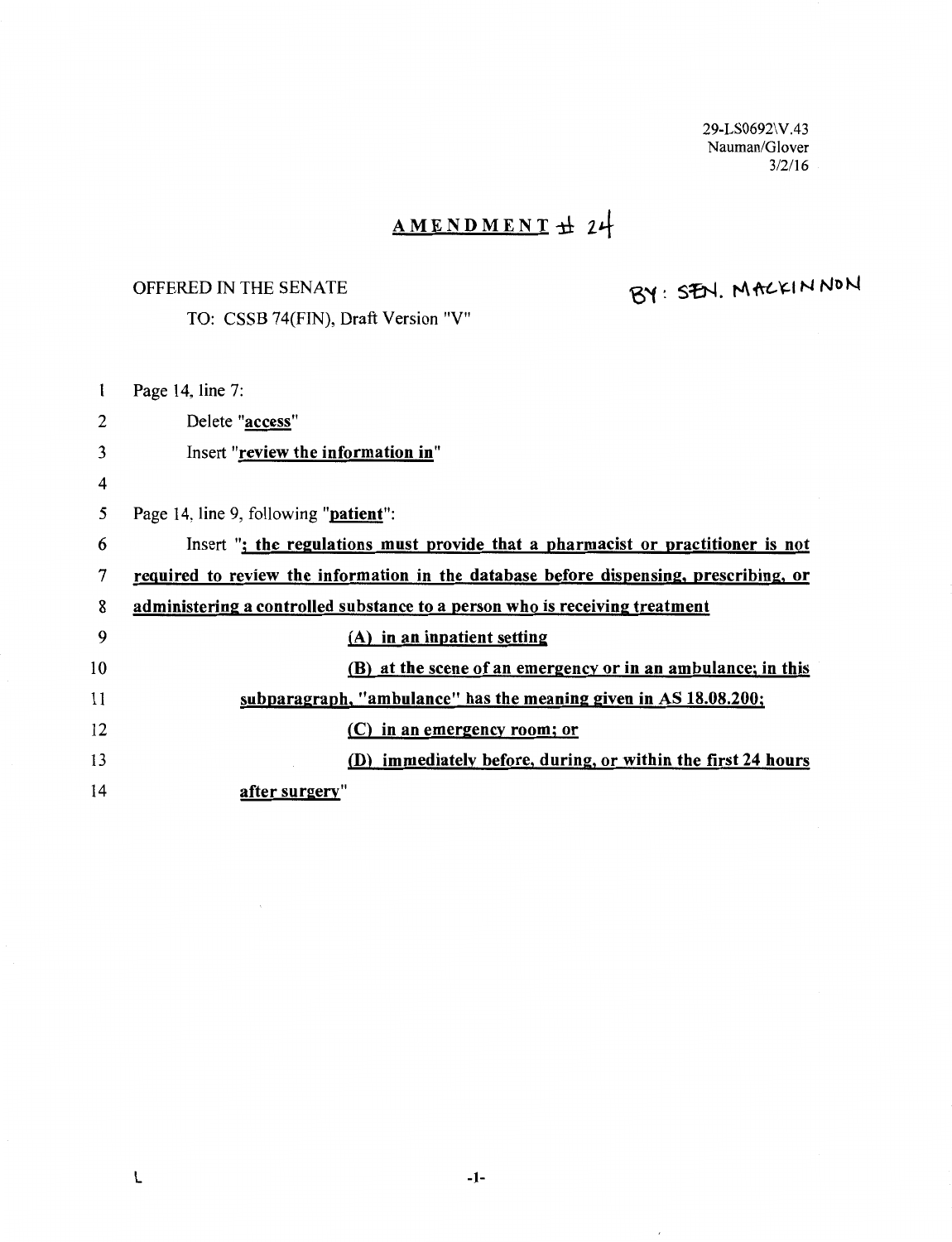29-LS0692\ V.44 Bruce/Glover *312116* 

## **AMENDMENT +\- 25**

# BY: SEN. MALKINNON

#### OFFERED IN THE SENATE

TO: CSSB 74(FIN), Draft Version "V"

 $\mathbf{1}$ Page 10, following line 29:

- 2 Insert a new bill section to read:
- 3 "\* **Sec. 4.** AS 17.30.200(a) is amended to read:

4 (a) The controlled substance prescription database is established in the Board 5 of Pharmacy. The purpose of the database is to contain data as described in this 6 section regarding every prescription for a schedule [IA, IIA, IIIA, IVA, OR VA 7 CONTROLLED SUBSTANCE UNDER STATE LAW OR A SCHEDULE I, I II, III, 8 **a or** IV [, OR V] controlled substance under federal law dispensed in the state to a 9 person other than those administered to a patient at a health care facility. The 10 Department of Commerce, Community, and Economic Development shall assist the 11 board and provide necessary staff and equipment to implement this section." 12

13 Renumber the following bill sections accordingly.

14

15 Page 11, lines **1** - 2:

16 Delete "IA, IIA, IIIA, IVA, or VA controlled substance under state law or a schedule 17 I, II, III, IV, or V"

18 Insert "[IA, IIA, IIIA, IVA, OR VA CONTROLLED SUBSTANCE UNDER STATE 19 LAW OR A SCHEDULE I,] II, III, or IV [, OR V]"

20

21 Page 11, lines 4 - 5:

22 Delete "IA, IIA, IIIA, IVA, or VA controlled substance under state law or a schedule 23 I, II, III, IV, or V"

**L** -1-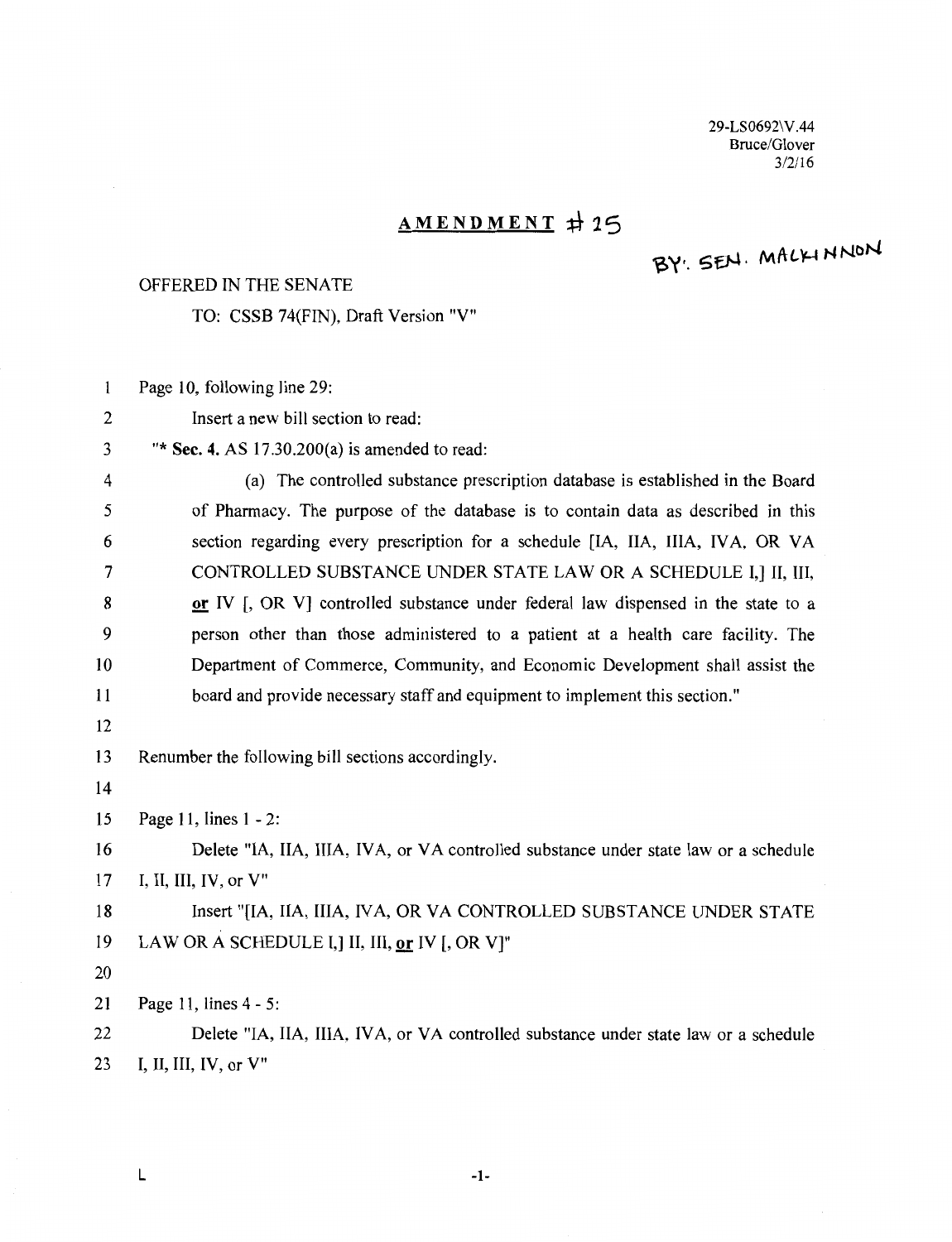| $\mathbf{1}$     | Insert "[IA, IIA, IIIA, IVA, OR VA CONTROLLED SUBSTANCE UNDER STATE                    |
|------------------|----------------------------------------------------------------------------------------|
| $\boldsymbol{2}$ | LAW OR A SCHEDULE I,] II, III, or IV [, OR V]"                                         |
| 3                |                                                                                        |
| 4                | Page 14, lines 12 - 13:                                                                |
| 5                | Delete "IA, IIA, IIIA, IV, or VA controlled substance under state law or a schedule I, |
| 6                | II, III, IV, or V"                                                                     |
| 7                | Insert "II, III, or IV"                                                                |
| 8                |                                                                                        |
| 9                | Page 29, line 28:                                                                      |
| 10               | Delete "sec. 17"                                                                       |
| 11               | Insert "sec. 18"                                                                       |
| 12               |                                                                                        |
| 13               | Page 32, line 1:                                                                       |
| 14               | Delete "sec. 17"                                                                       |
| 15               | Insert "sec. 18"                                                                       |
| 16               |                                                                                        |
| 17               | Page 32, line 2:                                                                       |
| 18               | Delete "sec. 20"                                                                       |
| 19               | Insert "sec. 21"                                                                       |
| 20               |                                                                                        |
| 21               | Page 32, line 11:                                                                      |
| 22               | Delete "secs. 4 - 9"                                                                   |
| 23               | Insert "secs. $4 - 10"$                                                                |
| 24               |                                                                                        |
| 25               | Page 32, line 13:                                                                      |
| 26               | Delete "secs. 4 - 9"                                                                   |
| 27               | Insert "secs. 4 - 10"                                                                  |
| 28               |                                                                                        |
| 29               | Page 32, line 16:                                                                      |
| 30               | Delete "sec. 17"                                                                       |
| 31               | Insert "sec. 18"                                                                       |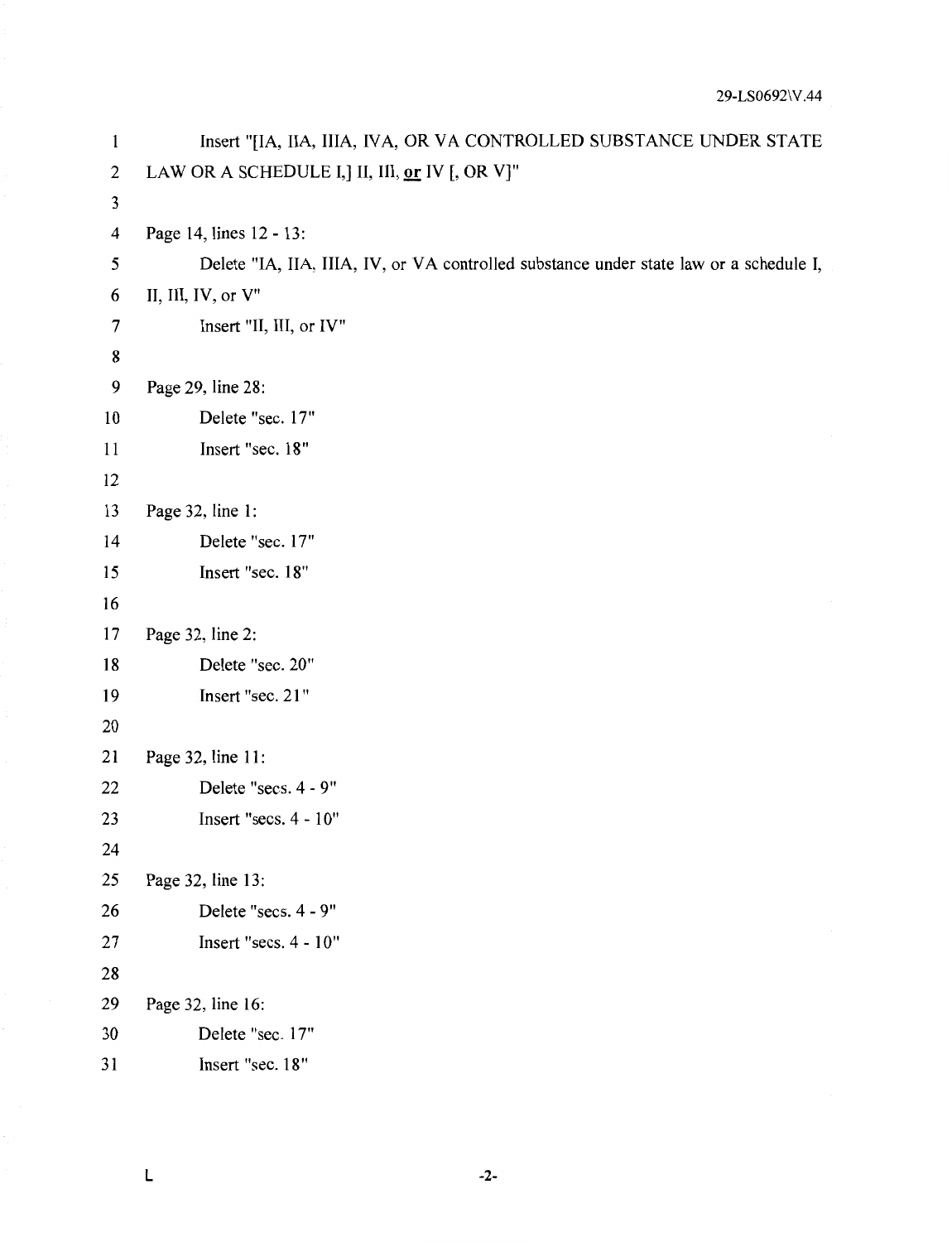| 1              |                   |
|----------------|-------------------|
| $\overline{c}$ | Page 32, line 18: |
| 3              | Delete "sec. 28"  |
| 4              | Insert "sec. 29"  |
| 5              |                   |
| 6              | Page 32, line 21: |
| $\overline{7}$ | Delete "sec. 17"  |
| 8              | Insert "sec. 18"  |
| 9              |                   |
| 10             | Page 32, line 22: |
| 11             | Delete "sec. 28"  |
| 12             | Insert "sec. 29"  |
| 13             |                   |
| 14             | Page 32, line 25: |
| 15             | Delete "sec. 17"  |
| 16             | Insert "sec. 18"  |
| 17             |                   |
| 18             | Page 32, line 26: |
| 19             | Delete "sec. 28"  |
| 20             | Insert "sec. 29"  |
| 21             |                   |
| 22             | Page 32, line 30: |
| 23             | Delete "sec. 20"  |
| 24             | Insert "sec. 21"  |
| 25             |                   |
| 26             | Page 32, line 31: |
| 27             | Delete "sec. 32"  |
| 28             | Insert "sec. 33"  |
| 29             |                   |
| 30             | Page 33, line 3:  |
| 31             | Delete "sec. 24"  |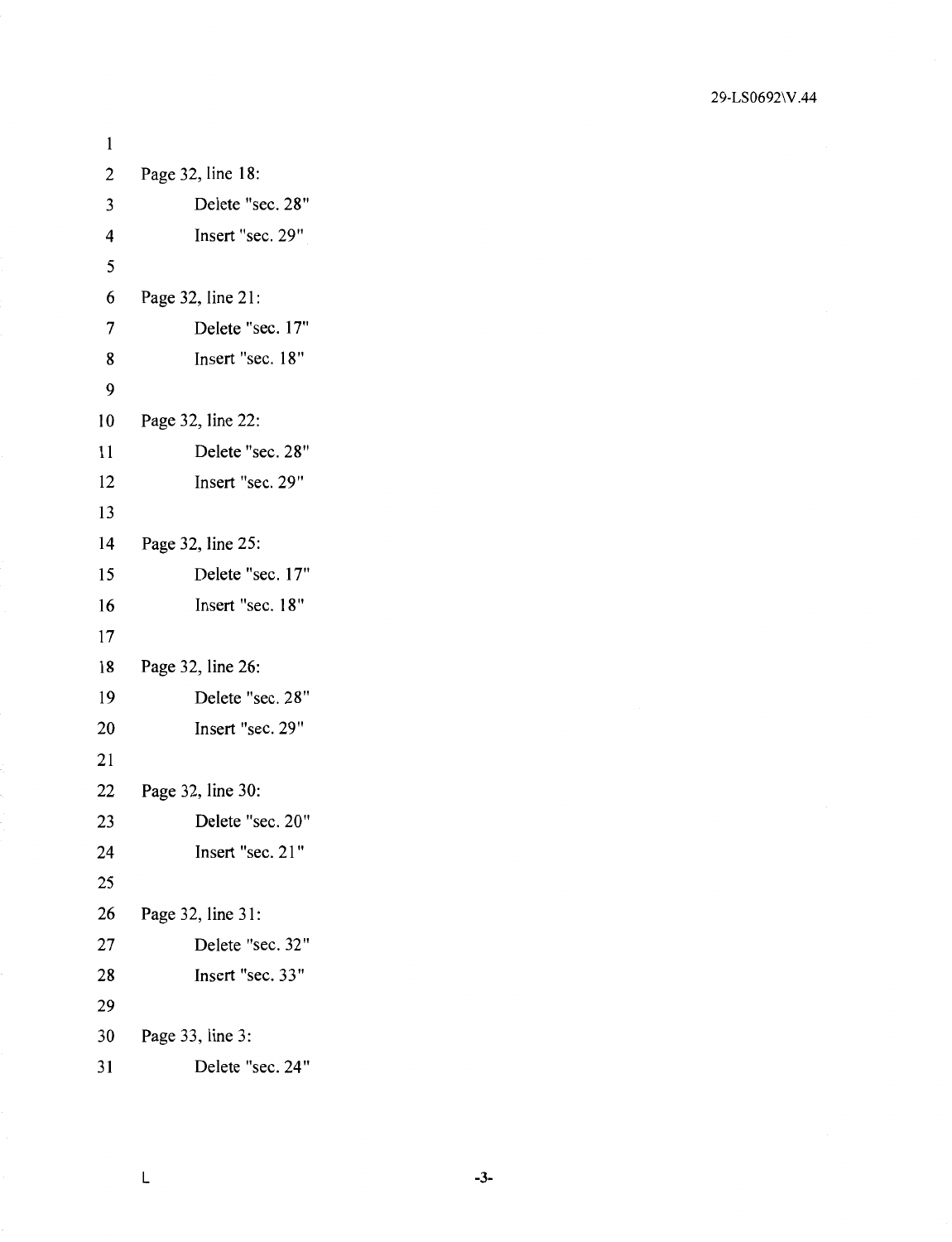| $\mathbf{1}$ | Insert "sec. 25"                 |
|--------------|----------------------------------|
| 2            |                                  |
| 3            | Page 33, line 6:                 |
| 4            | Delete "sec. 17"                 |
| 5            | Insert "sec. 18"                 |
| 6            |                                  |
| 7            | Page 33, line 8:                 |
| 8            | Delete "secs. $28$ and $30(a)$ " |
| 9            | Insert "secs. 29 and $31(a)$ "   |
| 10           |                                  |
| 11           | Page 33, line 9:                 |
| 12           | Delete "sec. 17"                 |
| 13           | Insert "sec. 18"                 |
| 14           |                                  |
| 15           | Page 33, line 11:                |
| 16           | Delete "secs. 28 and 30(b)"      |
| 17           | Insert "secs. 29 and $31(b)$ "   |
| 18           |                                  |
| 19           | Page 33, line 12:                |
| 20           | Delete "sec. 17"                 |
| 21           | Insert "sec. 18"                 |
| 22           |                                  |
| 23           | Page 33, line 14:                |
| 24           | Delete "secs. 28 and $30(c)$ "   |
| 25           | Insert "secs. 29 and $31(c)$ "   |
| 26           |                                  |
| 27           | Page 33, line 15:                |
| 28           | Delete "sec. 20"                 |
| 29           | Insert "sec. 21"                 |
| 30           |                                  |
| 31           | Page 33, line 17:                |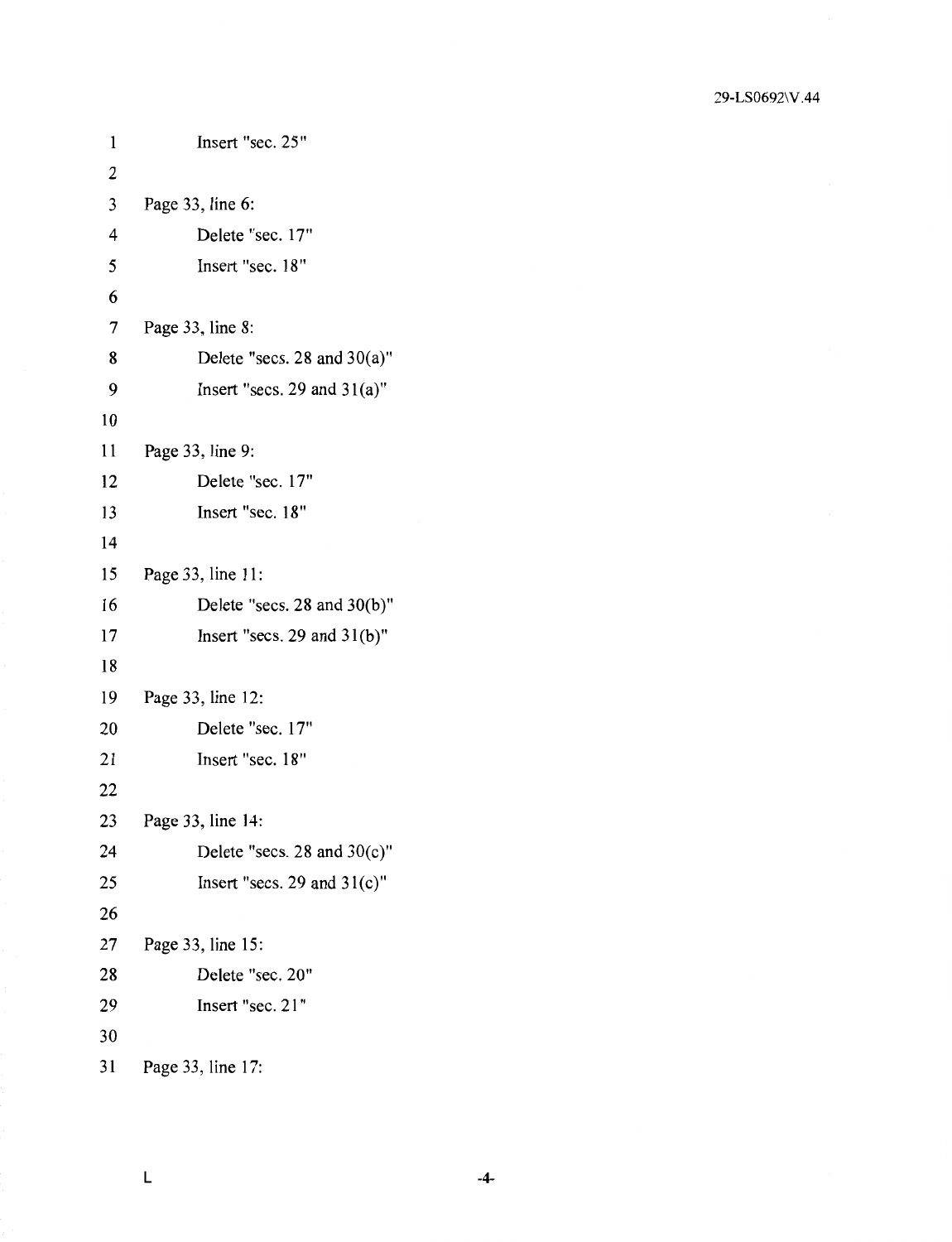| l  | Delete "secs. $28$ and $30(d)$ "          |
|----|-------------------------------------------|
| 2  | Insert "secs. 29 and $31(d)$ "            |
| 3  |                                           |
| 4  | Page 33, line 18:                         |
| 5  | Delete "Sections 27, 28, 29(a), and 30"   |
| 6  | Insert "Sections 28, 29, 30(a), and $31"$ |
| 7  |                                           |
| 8  | Page 33, line 20:                         |
| 9  | Delete "Sections 4 - 9"                   |
| 10 | Insert "Sections 4 - 10"                  |
| 11 |                                           |
| 12 | Page 33, line 21:                         |
| 13 | Delete "Section 29(b)"                    |
| 14 | Insert "Section 30(b)"                    |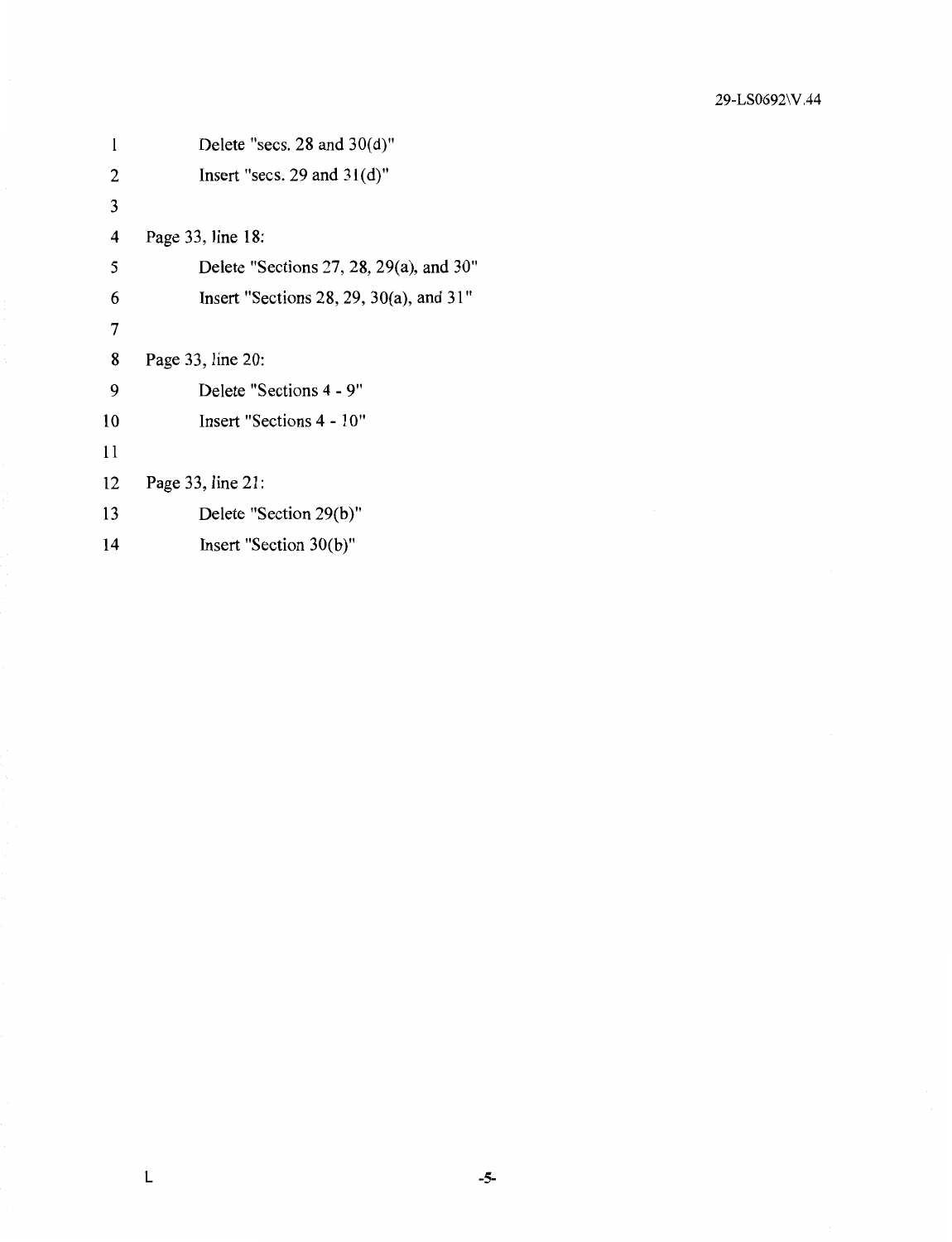29-LS0692\V .49 Glover  $3/2/16$ 

## $AMENDMENT+20$

#### OFFERED IN THE SENATE

BY SENATOR KELLY

TO: CSSB 74(FIN), Draft Version "V"

Page 2, line 2, following **"projects;":**   $\mathbf{1}$ 

2 Insert **"relating to the duties of the Department of Administration; relating to**  3 **feasibility studies for the provision of specified state services;"** 

4

5 Page 31, line 5:

6 Delete all material.

7 Insert "FEASIBILITY STUDIES FOR THE PROVISION OF SPECIFIED STATE 8 SERVICES."

9

10 Page 31, lines 19-22:

11 Delete all material and insert:

12 "(c) The Department of Administration shall, in collaboration with the house and 13 senate finance committees, procure a study to be completed on or before June 30, 2017, to 14 determine the feasibility of creating a health care authority to coordinate health care plans and 15 consolidate purchasing effectiveness for all state employees, retired state employees, retired 16 teachers, medical assistance recipients, University of Alaska employees, employees of state 17 corporations, and school district employees and to develop appropriate benefit sets, rules, 18 cost-sharing, and payment structures for all employees and individuals whose health care 19 benefits are funded directly or indirectly by the state, with the goal of achieving the greatest 20 possible savings to the state through a coordinated approach administered by a single entity. 21 In developing the study, the Department of Administration shall seek input from the 22 Department of Health and Social Services, administrators familiar with managing government 23 employee health plans, and human resource professionals familiar with self-insured health